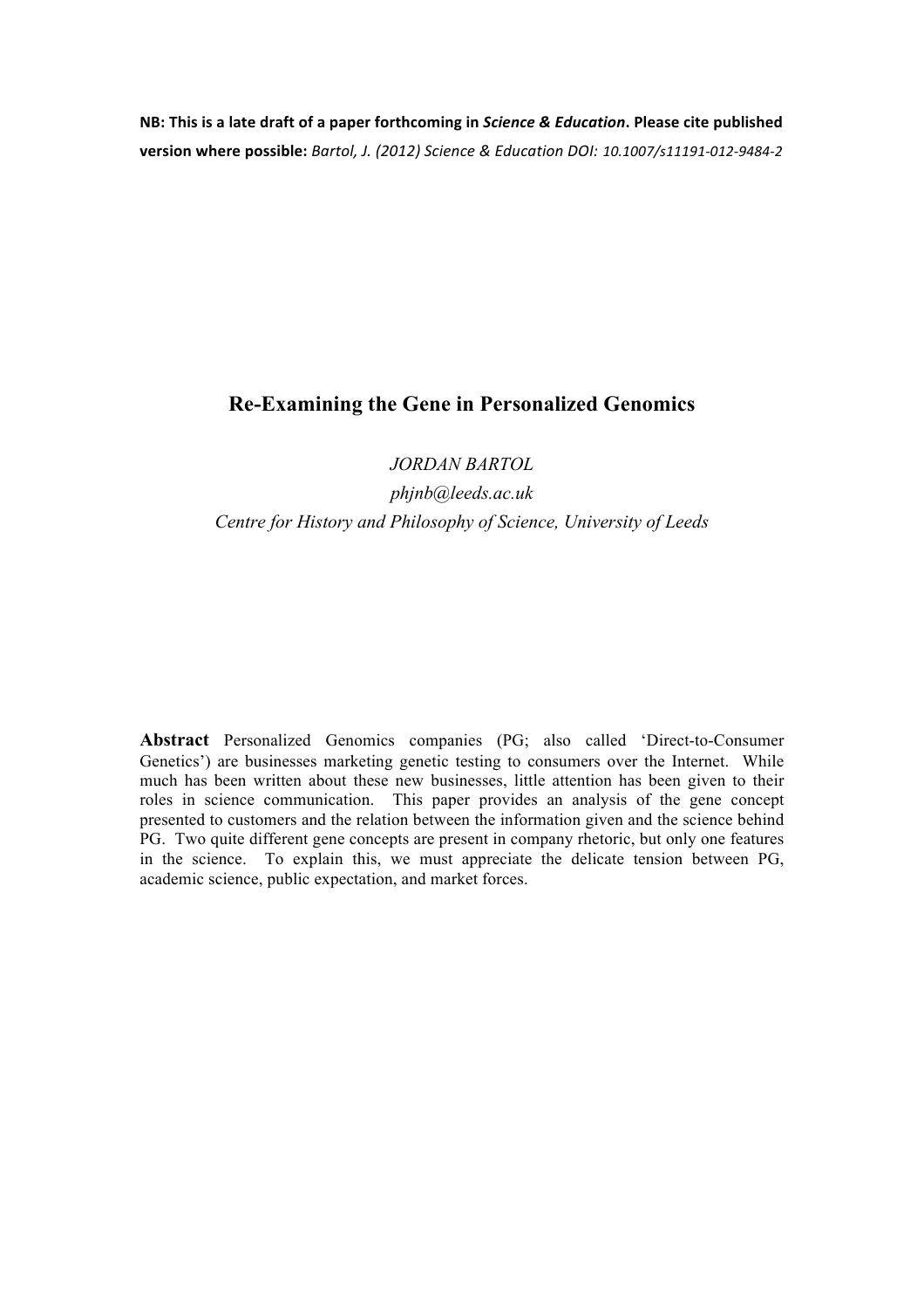#### **1.0 Introduction**

The concept of the gene has a long and multifarious history. It has been pronounced 'dead' (Gray 1992) only to be later revived (Neumann‐Held 1999), heralded as the hallmark scientific concept of the 20th century (Fox Keller 2000), then declared obsolete in light of more precise biological taxonomy (Fogel 2000), all the while being redefined countless times for countless purposes. In spite of this controversy, the gene has not disappeared from view. Spurring and capitalizing on the public fascination with genetics, a new type of commercial enterprise has recently arisen offering genetic testing directly to consumers. Several such Internet-based companies are now thriving. These Personalized Genomics companies (sometimes called 'Direct‐to‐Consumer Genetics' or 'Retail Genetics') have aroused a great deal of attention from governments rushing to erect regulations, from journalists sensationalizing scientific advancements, and, perhaps most importantly, from consumers eager to partake in the gains of modern science. Amid all of this excitement, it is important to pause for a moment and examine the concept that is central to Personalized Genomics (PG). I believe it is prudent to determine what, precisely, the 'gene' in Personalized Genomics really is and what it can purportedly do.

Scientific concepts in commercialized science are an important topic. These concepts are powerful and their effects are wide‐reaching. For many, popular culture and the media have long been the only sources of education about molecular biology and genetics (Bates 2005). Yet information from these sources is rarely in‐depth, and has been hotly criticized (Kua et al 2004). PG is a new source of information about genetics, one which customers may view as more reliable than other sources (compare Bates 2005 and Kaufmann 2012). It is therefore prudent to determine what sorts of knowledge about genes and genetics the public is liable to receive from PG. Studies have already shown that most customers view PG as a source of knowledge about disease (McGuire et al. 2009) and that many intend to use knowledge gained to inform health decisions (Kaufmann 2012). Though customers report a high‐degree of confidence in their understanding of PG science, that confidence may be misplaced. Leighton and colleagues (2012) report that customers' frequently misinterpret PG results in spite of self-assessments to the contrary. This is worrying when we consider that over 1/3 of prospective customers expect results to be equivalent to medical diagnoses (McGuire et al. 2009).

Customers' poor comprehension of PG science has been attributed to both the extremely high literacy demands of PG websites (Lachance et al. 2010) and the public's generally poor understanding of statistics (Leighton et al. 2012). I suggest that examining the concept of the gene will shed new light on the nature of this problem. Further, misapprehension the science, via misunderstanding of the gene, is a problem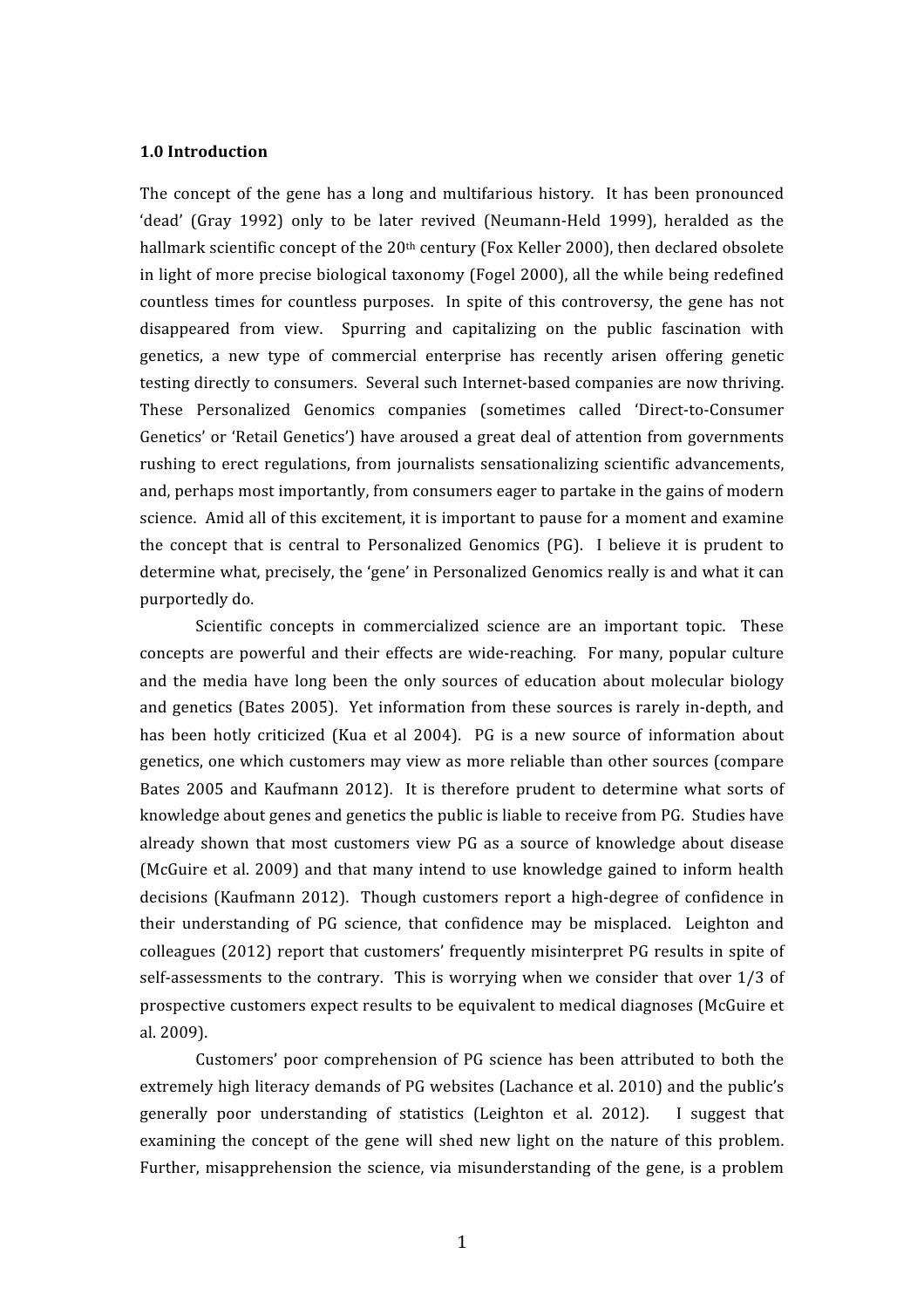that extends beyond the scope of PG tests themselves. Knowledge of genetics will go on to inform future decisions about and assessments of genetic and biological claims. Lay conceptions of genetic causation have implications for topics from racism and prejudice (Condit 2011; Bates 2005), to more everyday topics like fairness in sport (eg. see exchange in Cohen 2008). Beyond these practical implications, epistemic consequences are a virtual certainty as false beliefs about genetics form the basis for yet further misunderstanding. Evaluating the quality of information on offer is therefore important for both customers' understanding of PG tests themselves, and for their understanding of science, more generally.

## **2.0 Personalized Genomics**

Although there are a number of types of business to which 'Personalized Genomics' might refer, I will focus only on one such business model here. These are 'complete' genome scans, so-called because they assess large samples of DNA from across the genome and forward predictions about a wide range of traits. I have chosen to focus on three companies as representative of this class: Navigenics, 23andMe, and deCODEme.

## 2.1 THE SCIENCE BEHIND PERSONALIZED GENOMICS

Personalized Genomics companies operate almost exclusively online. Although some companies have attempted to sell their products in drug store chains, these moves have been unsuccessful (see Lakhman 2010). Testing kits, which range in price from \$200 to over \$2000, generally contain a saliva tube or cheek swab. Once the DNA is mailed and processed, the consumer accesses test results via the company website. In some instances, an ongoing fee is charged for continued access and genetic counselling.

From the customer's saliva sample, PG companies are able to extract DNA. The DNA is scanned for a pre‐determined set of data points, which are interpreted in light of massive DNA‐trait correlation databanks. These databanks have been established thanks to a new type of study known as the Genome Wide Association Study (GWAS). Older and more labour intensive genome mapping techniques required hypothesis‐ driven research. This forced researchers to go into gene‐trait correlation studies with a target genetic marker in mind, searching for just that marker (called the 'candidate gene approach'). It is now possible to sample an extremely wide array of markers from across the genome, approaching GWAS without *a priori* hypotheses about which markers will be important (Hunter & Chanock 2010). In this spirit, PG tests and GWAS proceed with up to two million data points per subject. This process begins by focusing in on the areas in which human DNA typically varies; these are locations where a single nucleotide has been substituted for another, the results of copying errors at some point in the ancestry. There are an estimated 11million such Single Nucleotide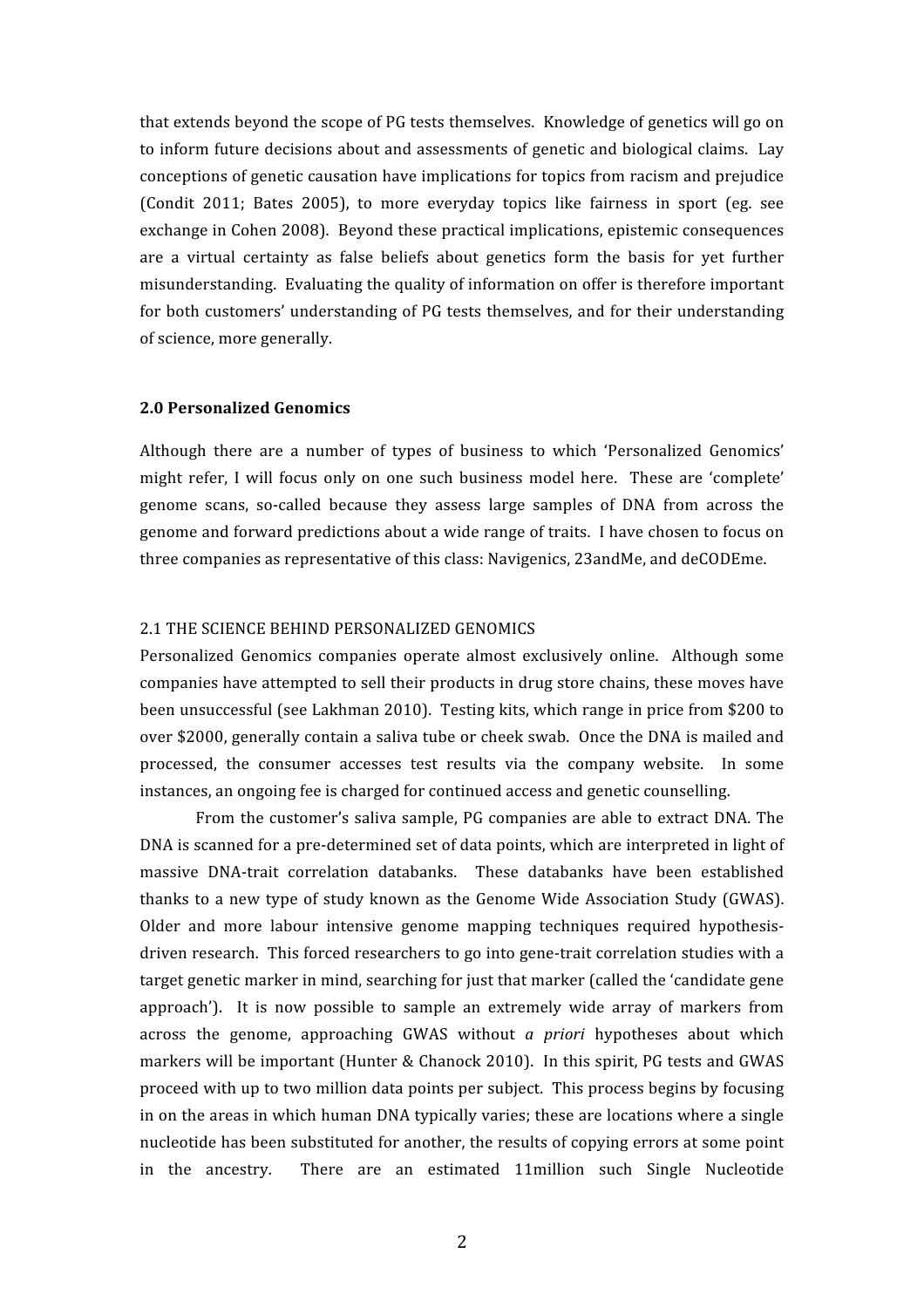Polymorphisms (SNPs) in the human genome (Kruglyak 2008), though not all of these are known. It is thus only a subset of all extant SNPs that are included in tests, and a much smaller subset of those SNPs are actually known to confer any information about traits. 1

SNPs known to have meaningful correlations (negative or positive) with traits are known as 'risk alleles', and the degree of association is known as the 'risk association'. These data furnish the basis of PG assessments. With knowledge of which risk alleles a customer possesses PG companies search for specific risk alleles, determining relative risk for a number of different traits.

For each trait, the PG customer receives three figures:

- (1) the population frequency of the trait;
- (2) the subjective risk assessment;
- (3) the adjusted risk. 2

Population frequency (1) is the percentage of the population that will have the trait in question. Usually, this population is not the general population, but that population narrowed by gender and/or ethnicity, where possible.<sup>3</sup> The average risk of Ulcerative Colitis, for European white males, for instance, is 0.77%. This means that 7.7 in 1000 members of this population will develop Ulcerative Colitis in their lifetime. The subjective risk assessment (2) is the sum total of risk associations from the risk alleles present in the customer. If, for instance, the customer has a risk allele with a risk association of 1.3, then he is at a 30% increased risk relative to the population mean (1). Multiplying the population risk (1) by the subjective risk (2) gives us the total adjusted risk (also called the 'absolute risk') (3). To apply this to colitis, this customer would have an adjusted risk of 1.001% [0.77(1.3) = 1.001].

(1) 0.77% (2) 1.3 (3) 1.001%

That means that  $\sim$ 10 of 1000 males of European descent with this risk allele will develop Colitis.

<sup>1</sup> It is interesting that PG companies use the number of SNPs included in their tests as marketing tools. Some boast of using 2 million where others used only 1.5. Since only a few thousand of those SNPs confer any information, the gross amount of SNPs tested is little indication of test quality.<br><sup>2</sup> Some companies omit (2), requiring you to infer the subjective risk, or omit (3), requiring you to

calculate adjusted risk.  $3$  There are some interesting and important questions about the degree to which this is accomplished. Many ethnic groups are not represented in the GWAS studies on which PG results are based. See (Mountain et al., 2007).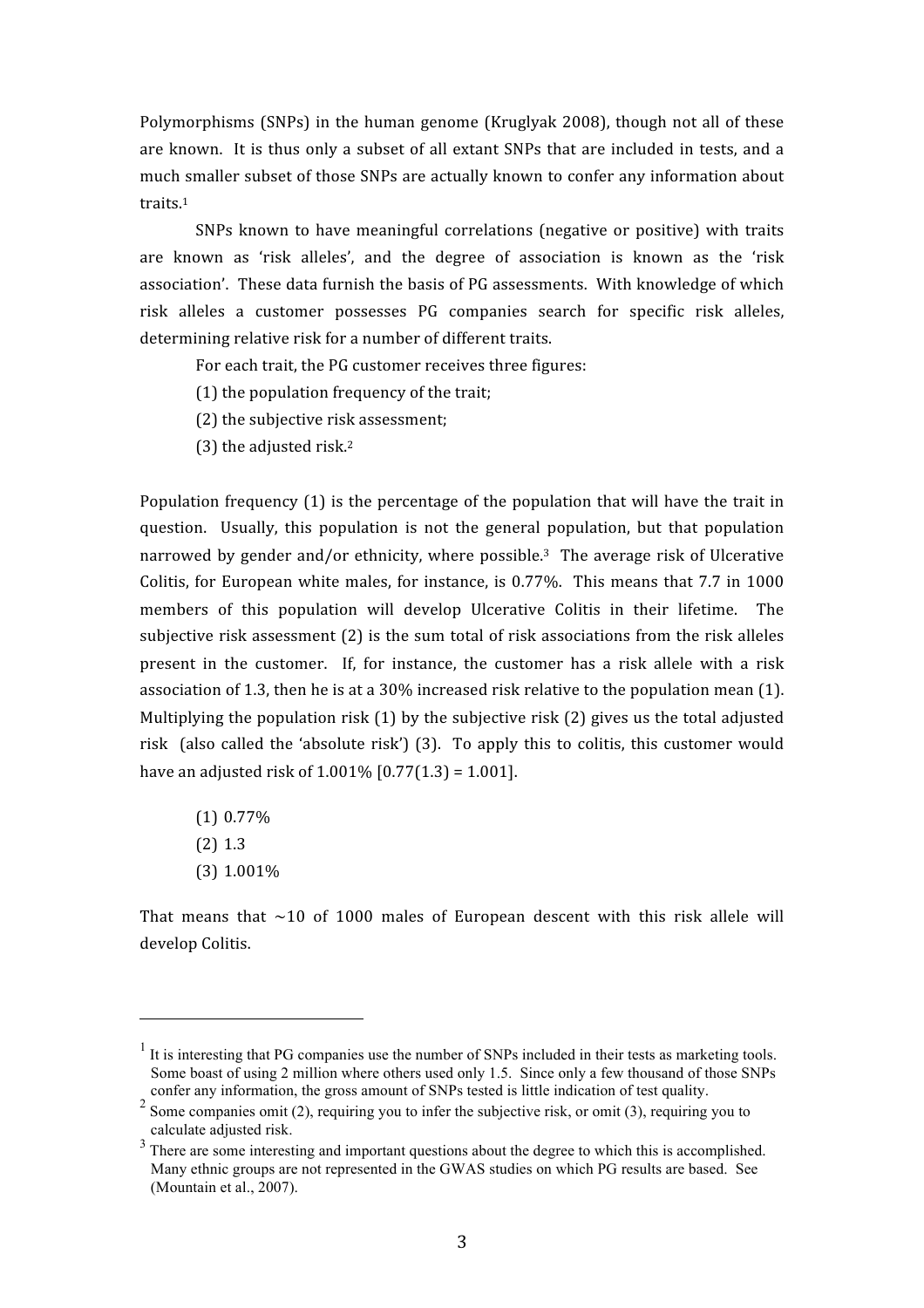Customers are provided with lists of various traits and conditions along with information about any risk alleles where applicable. Descriptions of traits are also provided. Reporting results in this fashion ought to provide the customer with an idea of her risk, relative to the risk of members of the population of which she is a part.

# 2.2 PROBLEMS FOR THE PG APPROACH

When research first began into SNP-trait correlations, the hope was that they would uncover the genes responsible for nearly all heritable illnesses. Although genetic variants implicated in many traits have been uncovered, the magnitude of these results have been disappointing. As one researcher comments, "common [genetic] variation is packing much less of a phenotypic punch than expected" (Goldstein 2009, p.1696). Often, traits with estimated high heritability have been only partially accounted for in GWAS results. <sup>4</sup> The risk associations yielded by GWAS have often been so small that when used by PG they confer marginal increases in estimated risk and are thus often too low to be of clinical value.

It is tough to pin down the precise average risk association used by PG, but most sources cite figures ranging from 1.1 to 1.5 (Hudson 2008; Hunter et al. 2008; McGuire & Burke 2008). A risk association of this magnitude would increase one's risk to between 10% and 50% above that of the regular population. To put this in perspective, for a disease with a population frequency of 10%, a risk‐assessment of 1.5 (on the high end of the average) would raise the person's personal risk to 15%. That is not much of an increase, hardly enough to invoke a sense of urgency. What type of intervention might be available, desirable, or necessary for a 15% risk that is neither available nor appropriate for a 10% risk?

Many of the behavioural changes recommended on the basis of small increases in risk are behaviours that are recommended of the general public anyhow. Referring to this obstacle, one group of researchers warned, "until the genome can be put to useful work, [one would be] better off spending their money on a gym membership or a personal trainer" (Hunter, Khoury et al. 2008). Though it may be interesting to know that you carry a marginal increase in risk for some trait or condition, the practical value of that information is often quite small. John P. Ioannidis, one of the most widely published commentators on GWAS, notes that many people may be unaware of the low clinical utility of these predictions,

[T]he utility of the genetic tests rests on the brittle assumption that there is a very specific and noncontestable risk threshold that leads to very different action plans. (Iaonnidis 2009)

<sup>&</sup>lt;sup>4</sup> Perhaps the most discussed of these is height, which is estimated to be 80-90% heritable, but for which SNPs account for only 5%. The issue of missing heritability is a complex one. The poor risk associations discussed here are but a symptom of this greater problem. On the problem of heritability estimates, see (Sesardic 2005). On the problem of missing heritability, see (Maher, 2008).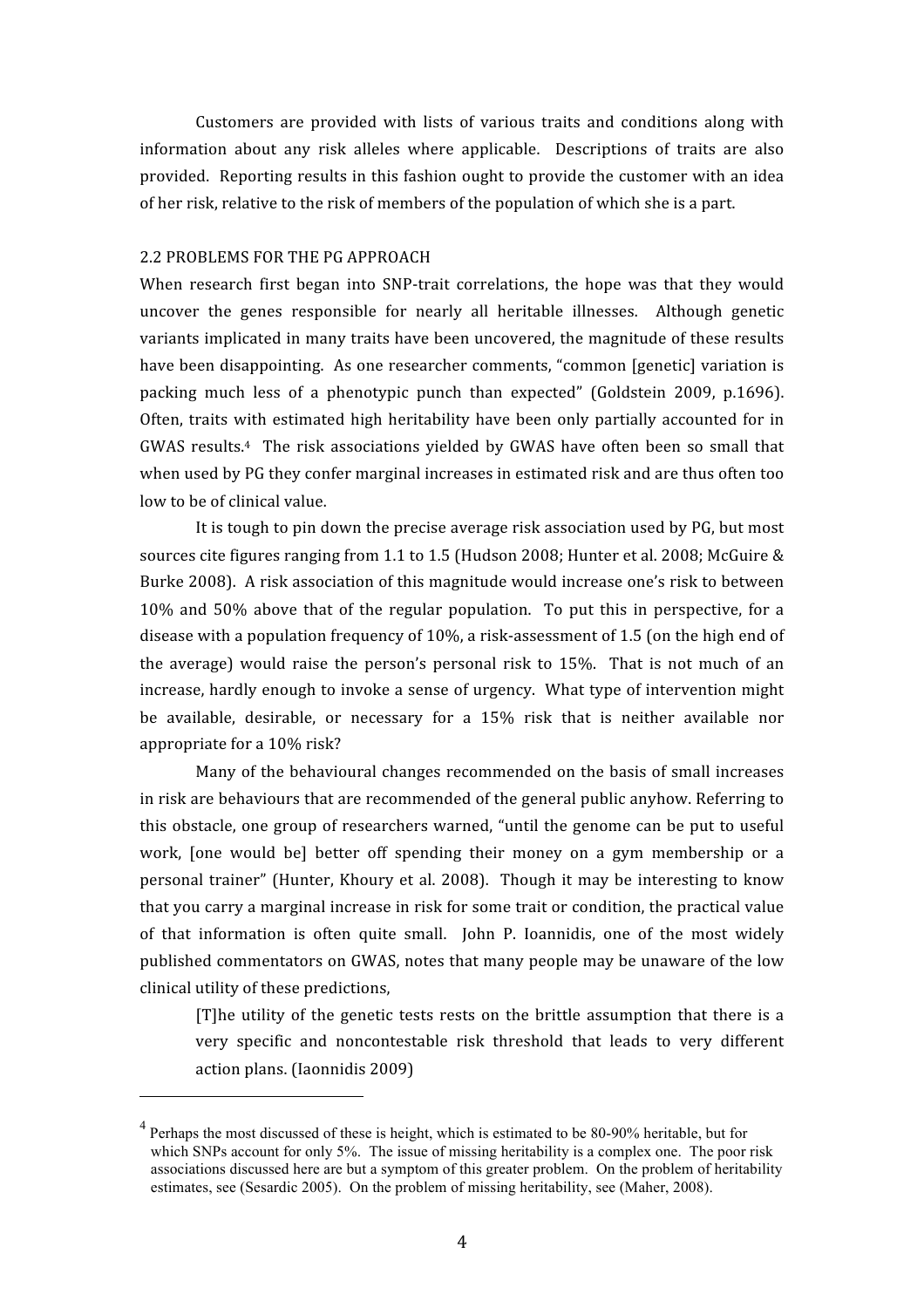Marginal increases in risk do not permit any change in recommended preventive measures. Unless the risk associations utilized in PG can drastically increase, it is unclear that the results will translate into meaningful changes to clinical practice.

The poor results offered by PG tests may go unnoticed. Indeed, customers demonstrate a propensity to overestimate the significance of the results they receive (Leighton et al. 2012). A defender of PG might wonder whether some utility might come, if not from the results themselves, then from increased knowledge and awareness of genetics and molecular biology. In the next section, I analyze the concept of the gene presented in PG and ask whether this tuition compensates for the poor clinical utility, and, perhaps equally importantly, whether it may contribute to or counteract customers' demonstrated ignorance of the nature of genetic risk.

# **3.0 What and Where are the Genes in Personalized Genomics?**

PG websites, press releases, and advertising feature the gene prominently. From video tutorials to terminology sheets, the gene crops up with considerable frequency. Note that my account of PG reports presented above, however, the term 'gene' does not feature once. Indeed, risk is based on SNPs. One can present the material, as I have, in such a way as to render the relationship between SNPs and genes an unnecessary part of understanding of risk reports. Yet PG companies make the gene necessary for understanding the science by featuring the concept so prominently and by connecting DNA to risk via genes. Customers will surely wonder just what genes are and what they can do. Whatever the gene concept at work in PG, we should find evidence of this presented on their websites, written in the information provided to customers and physicians, and embedded in their scientific practices. Uncovering information about the gene concept on which PG relies will require first analysing the relationship between SNPs and genes, then analyzing how SNPs and genes are taken to affect traits, and the role accorded to variables other than DNA.

There are at least two points of contact for the gene in PG. The first of these is in the science behind PG, the second is in the customer perception of genetics. Examining the former will involve examining the technology and techniques on which the industry relies5; the latter requires an examination of company websites, publications, and

<sup>5</sup> To be clear, we cannot access what the PG scientists *really* think genes are. To access scientists' inner thoughts isn't possible. The best we can do is to analyze the material they present to their customers and examine their scientific practices. How they actually conceive of and use the concept is beyond the scope of this sort of investigation. For more on the epistemic and psychological barriers to reconstructing scientific concepts, see (Waters, 2004).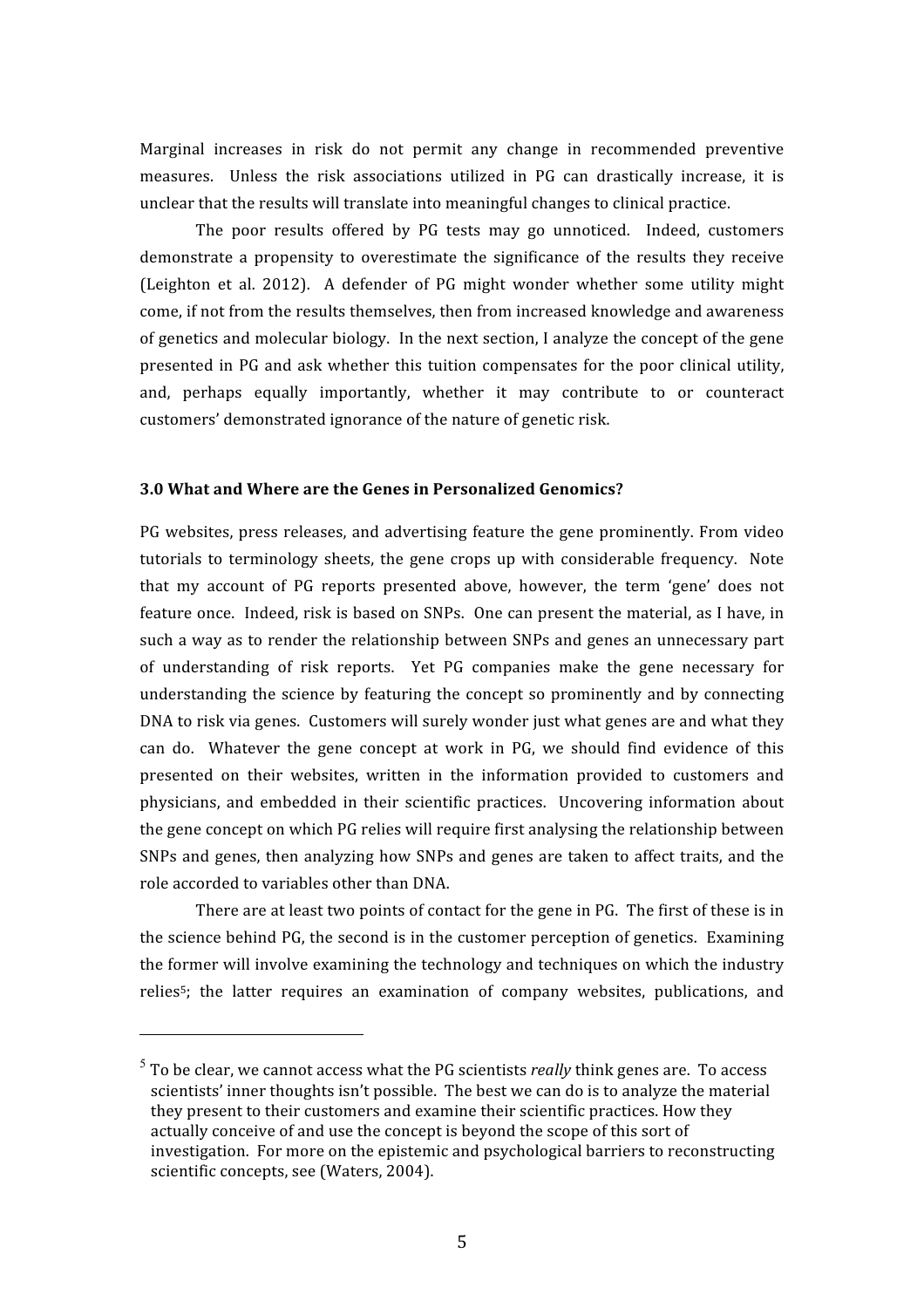customer reports. Whether the gene presented to customers aligns with the gene concept used in PG science is an open question.

## 3.1 SNPS AND GENES

To determine the gene concept at work in the collection of data, it is best to begin by determining how genes are conceptualized in the context of GWAS, the science that features most prominently in PG practice.

PG companies are somewhat indiscriminate with regard to the selection of SNPs. Roughly 57% of the trait‐associated SNPs identified by GWAS fall within protein‐coding DNA (Hindorff et al. 2009). By including some variations occurring outside of these regions, GWAS are also capable of capturing risk allele correlations for traits affected by variations in other regions – sequences such as regulatory regions, for instance. When SNPs falling in non‐coding regions are identified, the standard approach is to determine the variant in a protein‐coding region for which that SNP is an indicator. A common suggestion is that we treat SNPs as 'surrogates' for variants in protein‐coding regions (Hunter & Chanock 2010). <sup>6</sup> The authors of a recent review of GWAS results suggest that we should not be too quick to assume that risk association in a non-coding SNP is the 'true' cause, and not merely an indicator of the 'true' cause of the trait in a protein‐ coding region elsewhere (Hindorff et al. 2009). Similarly, an early review forecasting progress for GWAS reminds,

[M]ost of the [correlating DNA sites] are more likely tagging SNPs than the causal sites, so it is not clear what their relationships to … the true disease‐ promoting variants are. (Gibson & Goldstein 2007, p. 931)

Practice is thus to treat SNPs as a resource for probabilistic claims about traits while assuming that they are indicative of a variation in a protein‐coding region that serves as the cause. The SNP approach is grounded in a very typical notion of genes as protein‐ coding DNA. This view, typical among molecular biologists, is often called a 'molecular gene' (Waters 1994; Griffiths & Stotz 2007; cf. 'nominal gene' in Burian 2004). Although this is a common view, it is worth noting that the molecular gene is not the only category of gene concept in use. A more general view of the gene is in use among branches of population genetics, biometrics, and plant breeding. This concept requires no physical referent, molecular or otherwise. It acts as an instrumental variable, useful for tracking

 $<sup>6</sup>$  This likely owes, at least in part, to early Linkage Disequilibrium (DL) mapping, a technique for</sup> mapping polymorphisms, which evolved into contemporary GWAS. Early DL approaches, relying on restriction fragment length polymorphisms and familial transmission data, were predicated on the fact that polymorphisms shared by individuals related ancestrally are often surrounded by shared alleles at nearby loci. The polymorphism is thus treated as a *marker* for the 'true' source of the trait(s) in question. In contemporary studies, however, samples are not restricted to family lines, and thus researches ought not assume so readily that a polymorphism is indicative of shared alleles. Yet this caveat may have been neglected, and surrogate assumption adopted erroneously, in contemporary GWAS (see Kruglyak, 2008).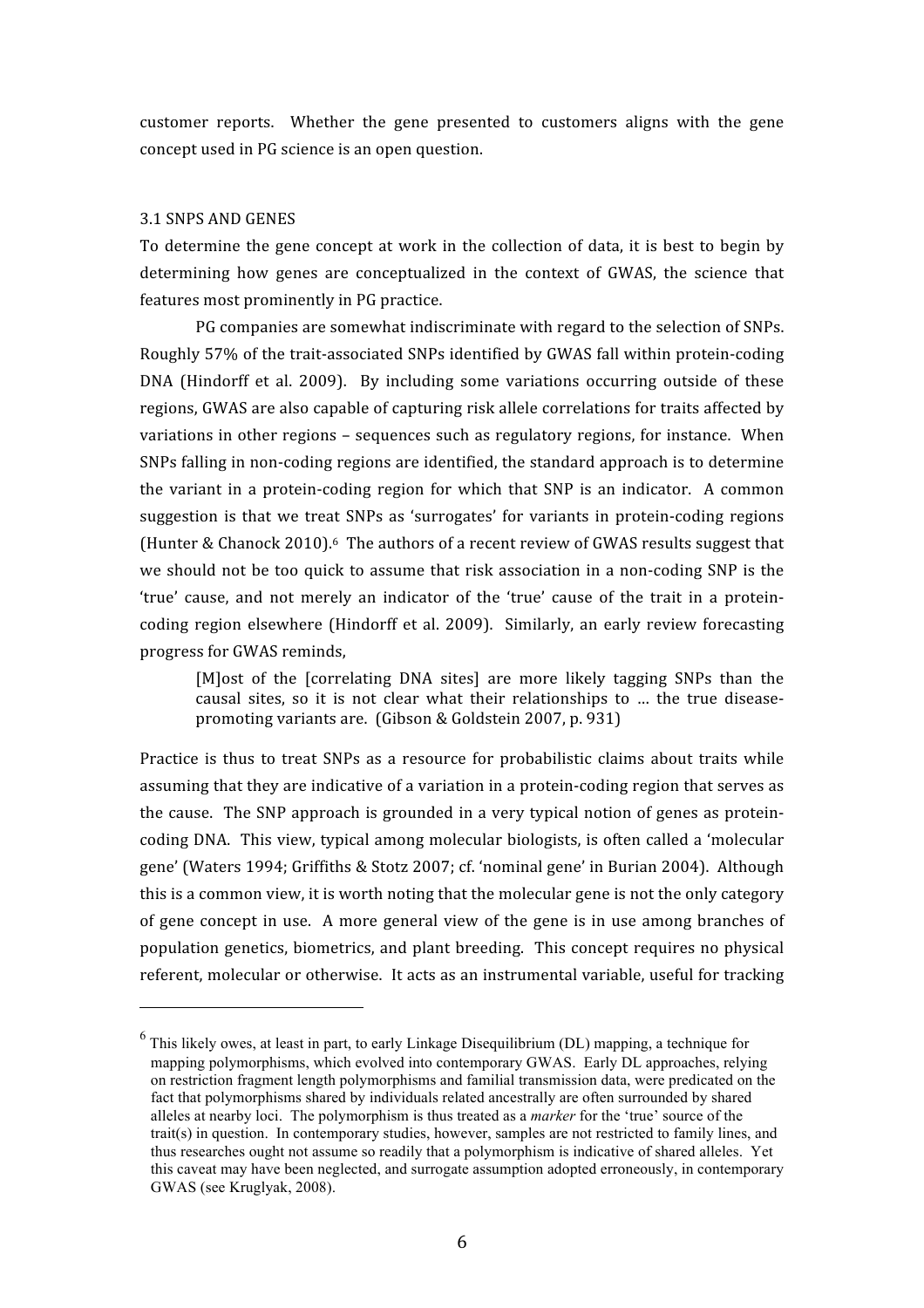phenotypic transmission. A number of philosophers have highlighted the importance of recognizing this gene in addition to a molecular gene (see Lenny Moss' 'Gene‐P', 2003 and Raphael Falk's 'instrumental gene' 1984, 1986).

The next question is how PG companies present genes and SNPs to the public. I began my search on the three PG companies' websites, the amount of information contained on which is staggering. One can find slide shows and animations dedicated to explaining the basics of DNA and SNPs, as well as information for physicians on how to incorporate PG testing into their practice. It is also possible to locate the complex sets of algorithms by which risk is calculated, links to GWAS papers, lab and counsellor accreditations, SNP databases, and more. Yet one thing you will not find is a clear, straightforward definition of a gene and its relationship to SNPs. Most companies do provide adequate definitions of SNPs – as variations in single nucleotides – but fail to provide much clarity on what SNPs do, their relationship to genes, and their locations. The best one can do is tease apart the gene‐SNP relationship from statements contained in distant parts of the websites.

In the physician information FAQ section of Navigenics' website there is a clue into the gene concept on offer. Under the FAQ 'Is a SNP the same as a gene mutation?' the response is,

No, not necessarily. A SNP may represent a point mutation (meaning a known disease‐causing variant in the genetic code). Individual disease‐causing mutations are rare; they occur in less than one percent of the population. However, SNPs used to assess common diseases … are common variants found in more than one percent of the population. SNPs are most often thought of as 'predisposition' genetic markers, not as disease causing genetic markers. 7 (Navigenics 2010)

This is the closest one gets to an explanation of the SNP‐gene relationship within the information provided to physicians. Though it is not clear precisely what they take the relationship between SNPs and genes to be, this resembles the SNP‐as‐surrogate view common in the field. On an information page about 'Genetic Markers' we find a clearer definition:

SNPs may not actually cause the condition, but we know they are either on or close to genes that increase the risk of that condition and are therefore used as markers of increased predisposition to that condition. <sup>8</sup> (Navigenics 2010)

A short definition on a terminology sheet identifies 'gene' with a molecular gene account.

Genes are segments of DNA dotted throughout the genome that contain blueprints for various proteins. <sup>9</sup> (Navigenics 2010)

 $^7$  http://www.navigenics.com/visitor/for\_physicians/physician\_faqs/

<sup>8</sup> http://www.navigenics.com/visitor/about\_us/our\_science/genetic\_markers/

 $9$  http://www.navigenics.com/visitor/genetics and health/terminology/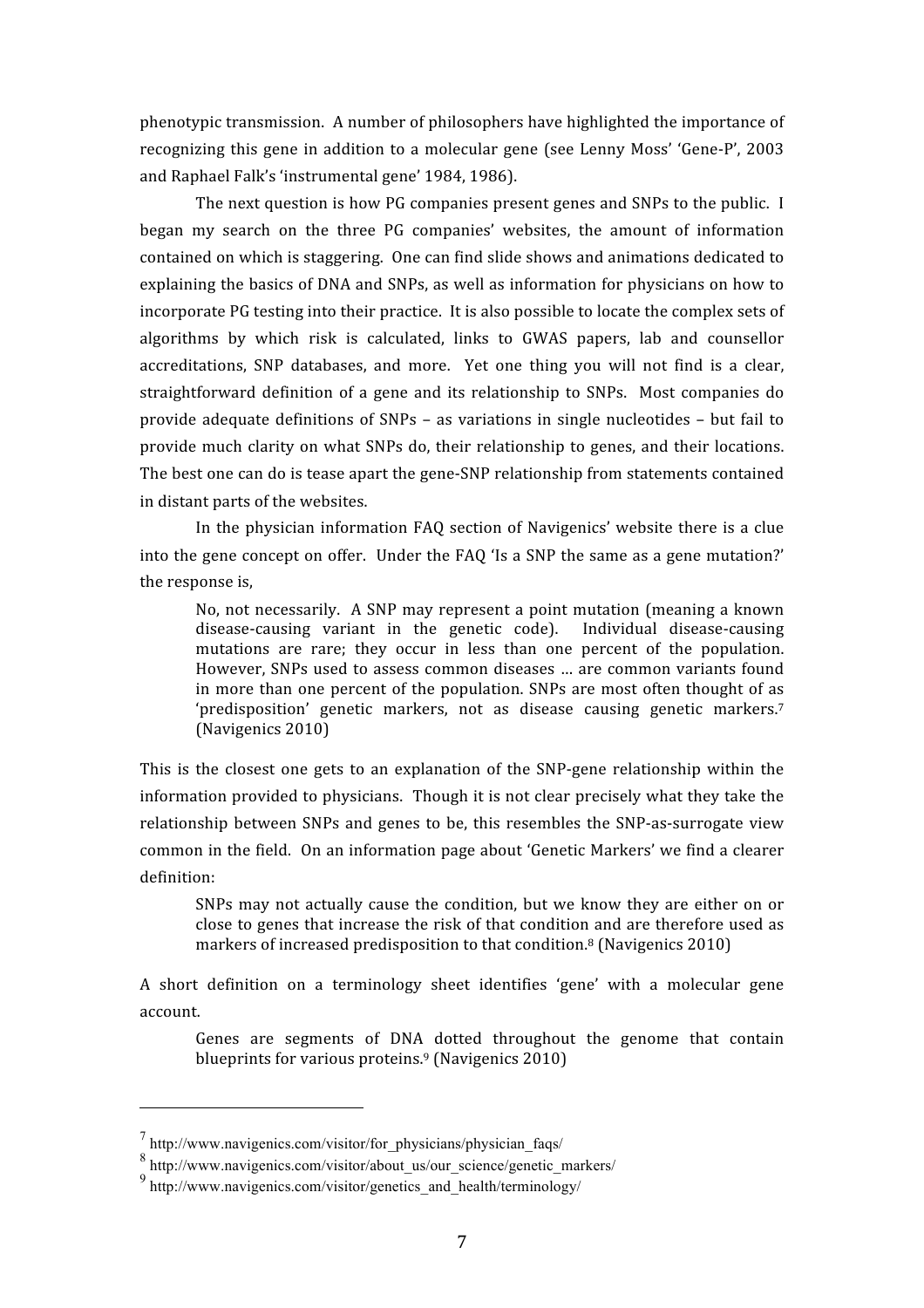Taken together, this appears to be much the same as the SNP‐gene relationship assumed in GWAS. Given the difficulty in obtaining this explanation, however, it is doubtful that the customer would decipher this. 10

deCODEme is perhaps the least forthcoming about the relationship between SNPs and genes. Though their 'Genetics Explained' guide implicitly identifies genes with both chromosomes and the whole genome, and uses 'gene' as an umbrella term for multiple possible SNPs at a given locus, they also offer an explicit definition of the gene.

[Genes] are relatively small segments of chromosomes, where the sequence of DNA nucleotides encodes a recipe for making a protein. <sup>11</sup> (deCODEme, 2010)

They also explain what is done when a SNP is identified as a risk-allele.

Usually, further research is needed to find out whether this SNP or another nearby is the true genetic cause of the characteristic in question. <sup>12</sup> (deCODEme 2010)

Again, this explanation seems to fit with the SNP‐gene relationship and molecular gene conception used in PG science.

## 3.2 SNPS, GENES, AND TRAITS

Given this presentation of the SNP‐gene relationship, how is the relationship between SNPs, protein-coding genes, and human traits presented? For the answer to this question, I think we can turn first to 23andMe.

23andMe provides a "Keywords for Genetics" information sheet, which, like the other companies, gives a typical molecular gene account.

Each kind of protein tool has its own blueprint, or gene, located in the cell's nucleus. Genes can be turned on or off in different cells at different times. (23andMe 2010b)

Further down the sheet, we find the following explanation of SNPs:

A SNP is a site in the genome where a single DNA 'letter' often differs from person to person. Some (but not all) SNPs appear to be associated with variation in different people's phenotypes. (23andMe 2010b)

On their own these definitions tell us little about the mechanism linking SNPs to traits; but when we examine the diagram by which they are accompanied, it becomes clear how SNPs are meant to fit. The diagram depicts a gene as a section of DNA, a molecular gene. Within that gene falls a SNP, where a Guanine nucleotide has been substituted for a Cytosine. That SNP results in the translation of a different protein from the gene,

 $10$  The difficulty in piecing together information about the science will only be compounded by the extremely high reading level required of PG users. Lachance et al (2010) found that the reading level of PG websites was 15, at least <sup>6</sup> grades above the average reading comprehension of US citizens. <sup>11</sup> http://www.deCODEme.com/genetic-code

<sup>12</sup> http://www.deCODEme.com/genes-traits-diseases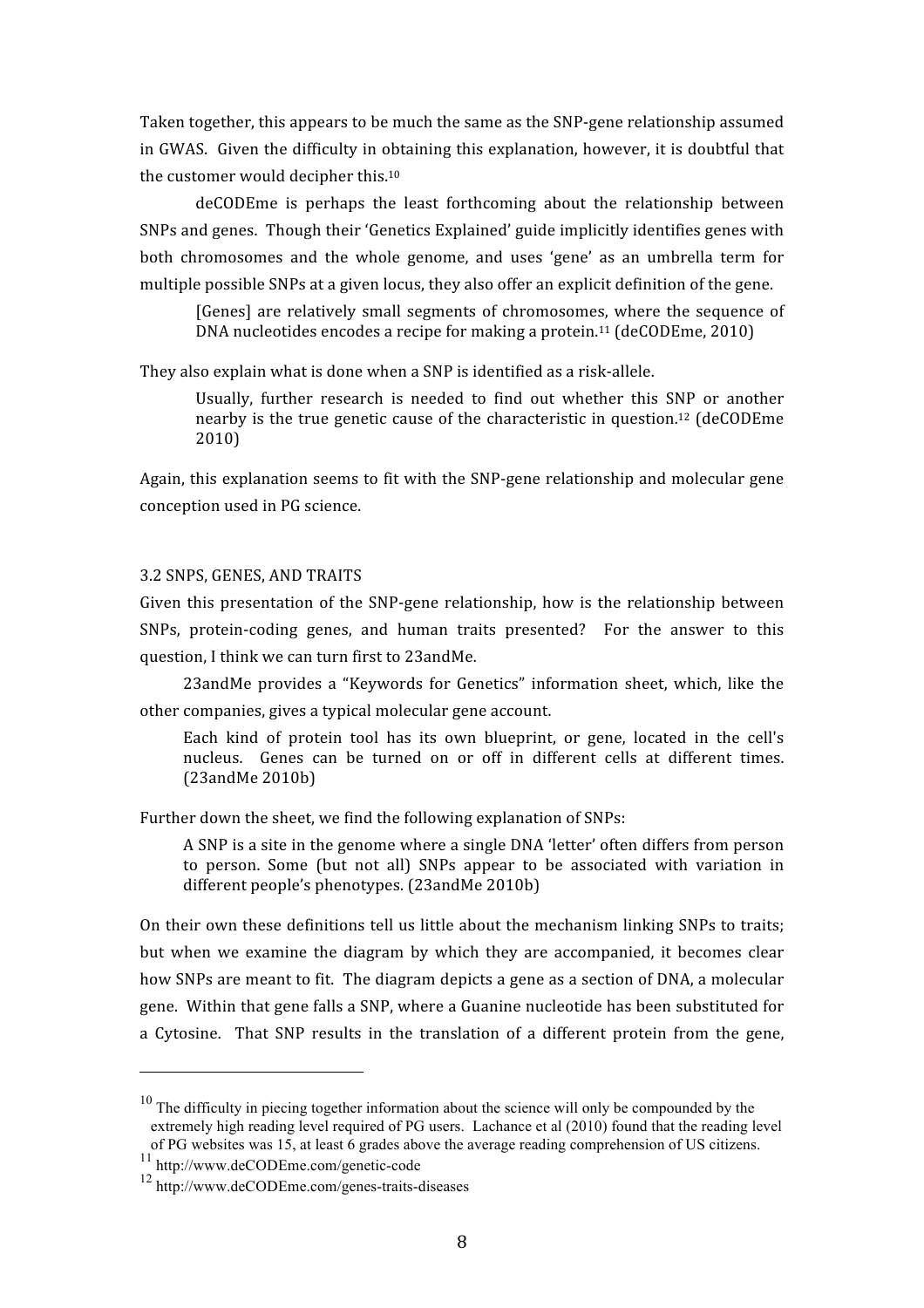which resides on the bitter taste region of the tongue. Proteins coded without the SNP are amenable to broccoli, and those coded with the SNP are not. Relying heavily on imagery of DNA and proteins as structure‐specific shapes, they depict the protein as either broccoli shaped or not. The result of the SNP is a structurally different protein, which, according to the diagram, is not broccoli shaped so the bitter taste receptors on the tongue are protected from the broccoli. The result is broccoli enjoyment. Explaining this phenomenon, the account continues:

In this example, a SNP in the gene encoding the protein that responds to bitter flavors can have C [cytosine] or G [guanine] variants – leading to a big difference in phenotype! (23andMe 2010b)

For want of a single guanine, enjoyment of broccoli is lost.

The broccoli example makes clear that 'gene' refers to molecular gene, and that SNPs are taken to reside within those genes. This latter claim is false in many cases since SNPs may occur anywhere on the DNA. It is likely that they chose the broccoli example because it is one of the rare cases where a single SNP can be linked directly to a change in a protein and a change in a trait. SNPs affect genes either directly, by changing the coding sequence, or indirectly, perhaps by affecting a regulatory region. But this latter possibility is not communicated to the customers. Two things are clear: (1) 'Genes' are protein‐coding genes. (2) SNPs are important because of their relationship to mutations in those genes; those mutations affect protein synthesis and this in turn is where differences in traits emerge. Simplified information about the location of SNPs is not on its own problematic, but insofar is it is used to communicate inaccurate information about genetic causation, it should be a source of concern. The use of simplified examples is not uncommon. In science communication, where the information to be communicated is often immensely complex, simplifications are a necessity. Yet we must be careful that the simplification does not come at too great a cost. In this instance, it may.

Assertion (2) is not entirely incorrect. There do exist rare cases in which a single nucleotide variation in a molecular gene directly determines phenotype via a change in protein structure. Yet this is not the only mechanism behind trait determination. This depiction represents the etiology of a minority of traits; but the broccoli example sheet does not comment on the question of how much trait variation is caused in this way. Does the direct action of SNPs account for all, most, some, or little variation? Is there any way a SNP would not lead to a phenotypic change? There is nothing in the depiction that would provide an answer to these important questions, let alone prompt a customer to ask them.

Similar characterizations of the SNP‐gene‐trait relationship can be found on the deCODEme site.

Small differences in the sequence of DNA nucleotides of a particular gene can lead to differences in the structure and behavior of the proteins they encode. It is these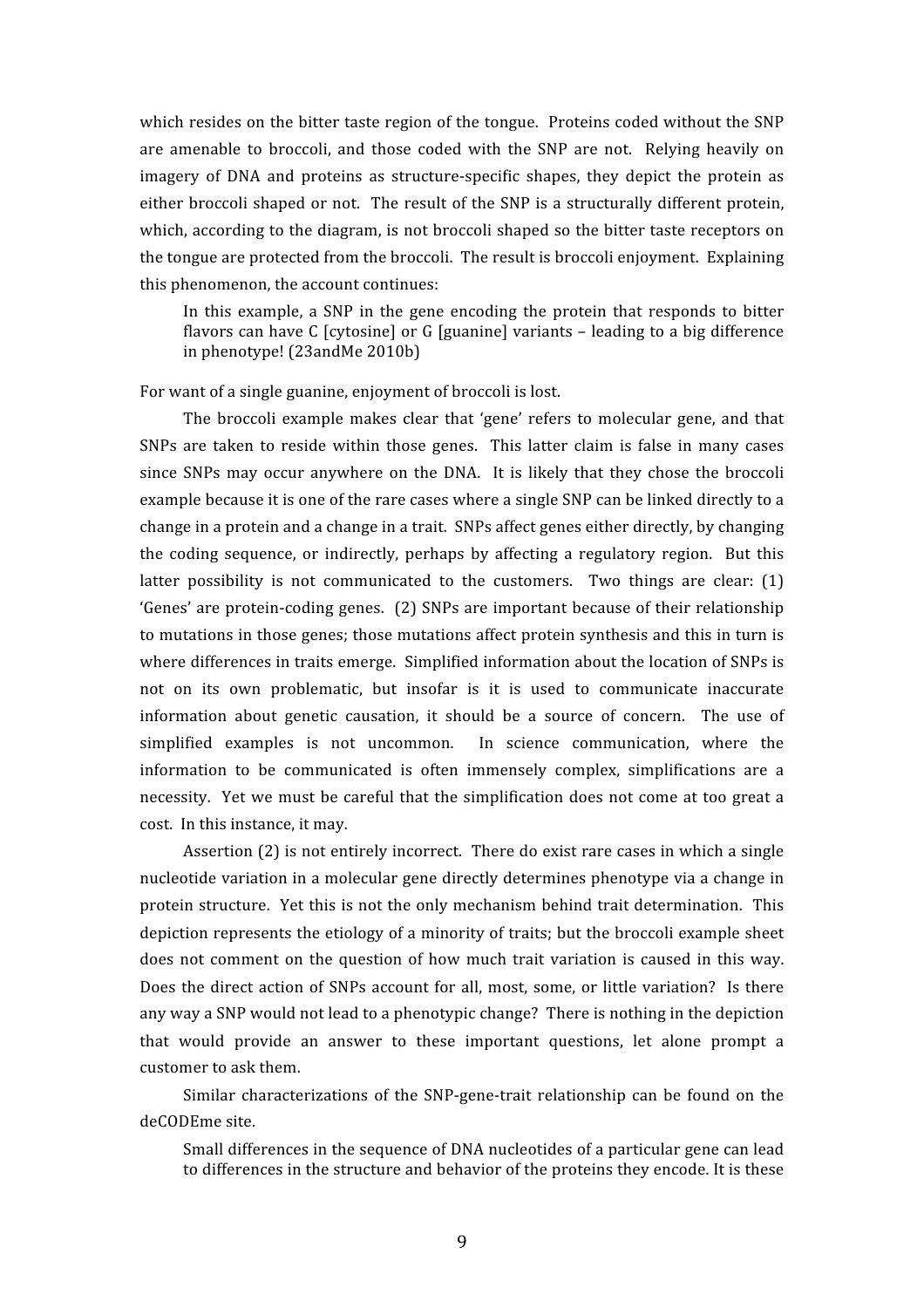differences, in turn, that account for the variable characteristics of the people around you. <sup>13</sup> (deCODEme 2010)

Elsewhere on the site, a similar sentiment is expressed more explicitly:

[T]he fact that our DNA can change, given enough time, explains why we are all different in size, shape, color and many other characteristics. Such differences are the result of the many SNPs that have arisen in the DNA of our species and its predecessors. <sup>14</sup> (deCODEme 2010)

Unlike the 23andMe example, these two statements do *not* leave open the question of how much variation is caused in this way. Rather, they seem to imply quite strongly that *all* of your traits are the direct, unmediated result of SNPs. A different gloss appears elsewhere:

*Most* of our features, internal and external are determined or influenced *in some way* by such variations in our DNA, i.e. by SNPs. Each of us is different because we carry a unique combination of genetic variants, including SNPs. <sup>15</sup> (deCODEme 2010; *emphasis added*)

This final statement is importantly different from the first two and the lack of consistency is noteworthy. This claim leaves the door open for other influences acting in concert with genetic variants. Again, this implies a causal connection from  $SNP\rightarrow$  protein $\rightarrow$  trait and fails to make clear to what extent this mechanism accounts for trait formation.

With the discussion of these two companies in mind, we should be concerned about three things. First, it is disconcerting that both of these examples imply that traits are the direct result of changes to nucleotide sequence. While this is the case in some instances, many SNPs for which these companies test fall outside of molecular genes. It is also well-established that changes to regulatory and other non-protein-coding regions can have phenotypic effects of similar magnitude to their protein‐coding gene counterparts (see eg. Mastron et al 2004). Traits in these instances may not be a result of a change in polypeptide sequence, but in other changes in transcription patterns. That PG may be unable to communicate this to customers who lack an understanding of DNA architecture is perhaps understandable, but worth noting. On the other hand, it is important to note that SNPs are just one of a number of different types of mutations relevant to diseases. Although SNPs are very common, there are larger mutations that may carry larger phenotypic effects. These larger mutations are not covered in PG tests, and their very existence is not discussed. Second, we should be concerned that these characterizations of gene action leave out any mention of other influences. Other factors independent of mutation play large roles in the direction of many traits. In some

<sup>13</sup> http://www.deCODEme.com/genetic-code

<sup>14</sup> http://www.deCODEme.com/genetic-variation

<sup>15</sup> http://www.deCODEme.com/genetic-variation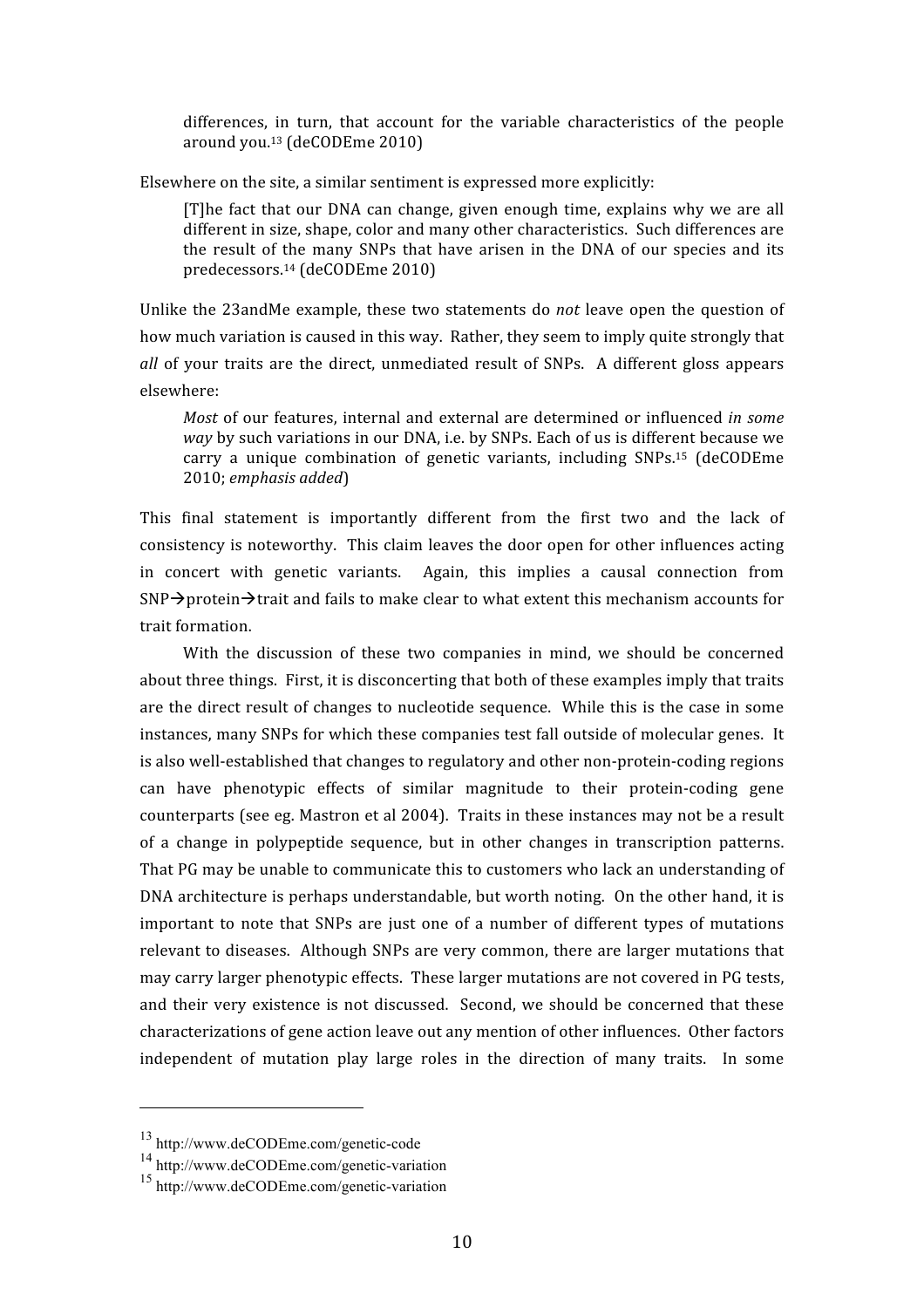instances the mechanisms within which protein‐coding genes operate are determined by external influences, not just the presence of a given nucleotide sequence in the DNA. In the sections of their web pages explaining the SNP‐gene‐trait relationship, these companies make no mention of non‐DNA factors and their role in trait production. In fact, the broccoli example from 23andMe seems to have been selected specifically to avoid discussion of other factors. Finally, some of these selections, particularly the broccoli example and the first deCODEme quote, seem to suggest an inevitability about gene‐trait causal links.

This first concern is ultimately one about the extent to which DNA architecture and organization is taught to customers. It may be easier to couch everything in terms of coding regions rather than explain the role of other DNA regions, too. This does not seem to translate into a problem for the scientific practice of PG companies, given that they do test for SNPs falling in non‐coding gene regions, even if this is not communicated to customers. The failure to mention the importance of mutation other than SNPs is worth considering. To the extent that customers hope to gain an understanding of biology, epidemiology, and genetic causation, this presents a problem, one to which I will return in the final section of this paper. This problem is compounded by the second and third concerns, which have more radical implications for the way in which genetic causation is understood by customers. In the next section, I examine a different message contained in PG information, albeit one originating from very different parts of the webpages. In these sections, factors other than DNA are discussed in a manner quite contradictory to the message just examined.

## 3.3 SNPS, GENES, AND TRAITS … IS THAT ALL?

From the investigations reported in the previous section, one might expect that PG companies make no mention of non‐DNA factors at all. When explaining the science on which they rely, they seem to imply quite strongly that SNPs in protein-coding DNA are the only important causal factor behind traits. Yet the reports customers receive from PG companies relaying test results are strikingly different. Consider the following:

Environmental factors can also affect our visible traits, either negatively or positively (deCODEme 2010)

A similar quote can be found on every risk assessment page of a 23andMe report:

Environmental contributions to a trait may be small (earwax type) or large (type 2 diabetes). Environmental factors range from things that are more or less under one's control, such as diet and obesity, to things outside one's control, such as childhood influences or geographic location. (23andMe 2010)

Statements like these can be found as footnotes to risk assessments, or under FAQ sections about why genes cannot be used for diagnosis or whether genes are one's destiny. In most cases they are not easy to come across, often requiring linking off main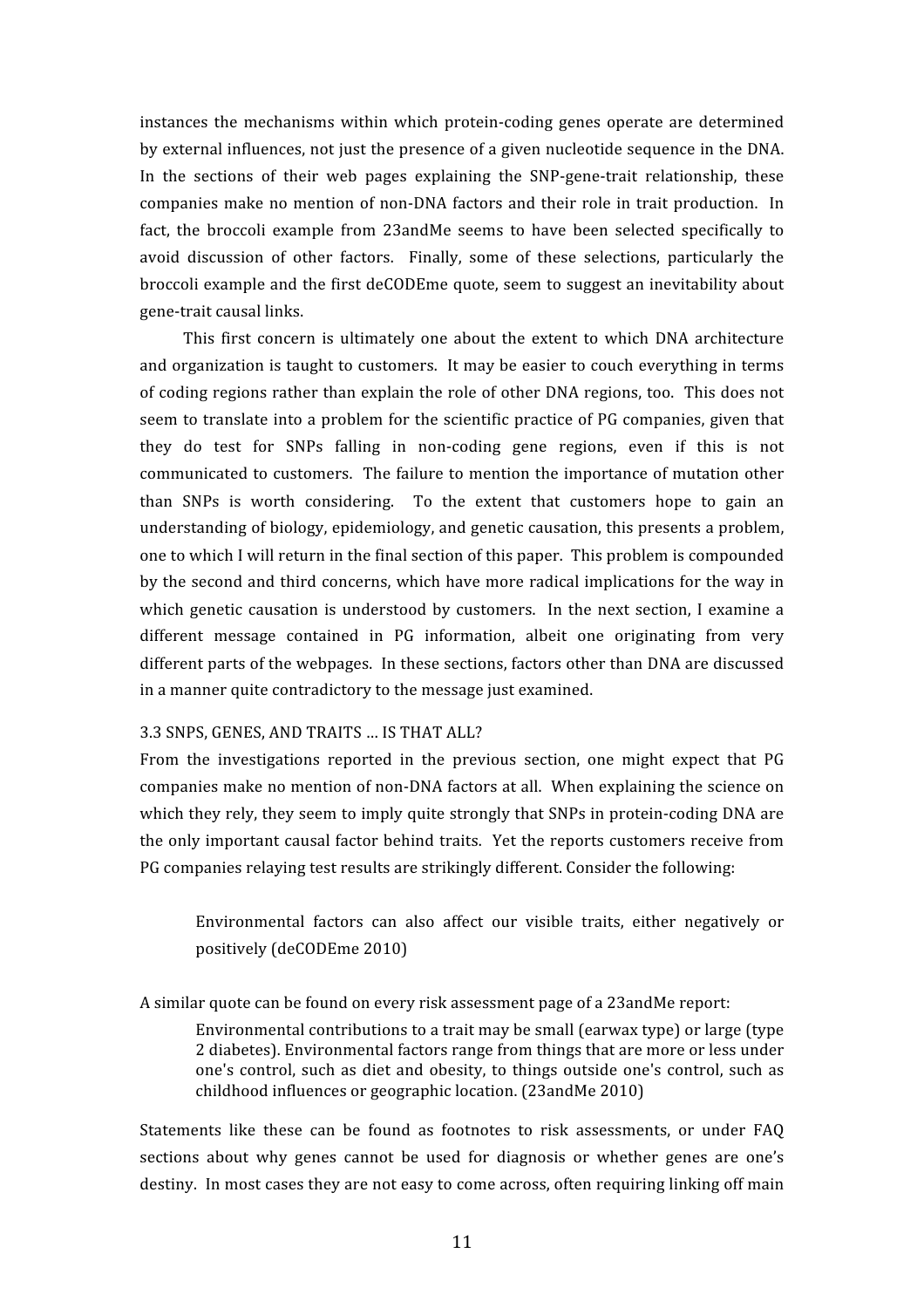pages or finding hyperlinks embedded within risk assessments. That these statements are difficult to find while appearing at odds with the information about SNPs, genes, and traits reviewed above should not go without notice. A customer who happened to find one group of information but not the other might be misled, and customers who find both will likely be confused. Given this juxtaposition, combined with the difficulty in finding statements in which the role of environment is emphasized, it is perhaps unsurprising that when we dig a little deeper we find that this emphasis on other factors is rather hollow.

When viewing the risk-assessments from several PG companies, one is now able to review a list of known environmental risk factors affecting a given trait. Often these are quite general, nearly always including smoking, age, ethnicity, gender, and weight. Little indication is given as to the relative importance of any of these factors, or how a customer might go about determining the extent to which one of these factors affects her. Customers cannot turn to original research for this information, as sources are rarely provided. 23andMe does have a link labelled 'sources' at the end of the list, but these are actually monozygotic twin studies used to calculate heritability figures, not sources for the risk factors themselves. One could certainly forgive a customer for failing to notice that these studies were not, in fact, source research for the environmental risk factors. deCODEme provides sources, but only a minority of the time. In most cases the customer is left with little information about the nature of any additional risks conferred.

This trend is repeated throughout PG websites and reports. The contribution of environmental influences is acknowledged explicitly, but is not utilized in riskassessments and is not presented in detail sufficient for the customer to understand the environmental impact herself.

23andMe's reports each contain a heritability report, presented as a graph representing the genetic versus environmental components of a trait; or, "how much genetics contributes to a trait or the risk of a condition" (23andMe 2010). The chart for heart attack, for instance, reads '38‐57% attributable to genetics'. These figures, the result of monozygotic twin studies, are problematic for a number of reasons. First, these studies assess the traits of identical twins to determine how frequently traits are attributable to their shared genetics, and how often to their (presumably) different environments. This methodology has been subject to a great deal of scrutiny and should be viewed with a touch of scepticism (see Hawkes 1997). Second, it is unclear that these studies provide an estimate of the 'genetic versus environmental' components of a trait. It is more likely that the 'genetic' components measured actually indicate heritability, which may be reflective of modes of transmission other than that captured in nucleotide sequence (Sesardic 2005; Fox Keller 2010). Finally, the customer might think that these 'genetic v. environmental' figures had in some way been taken into account during the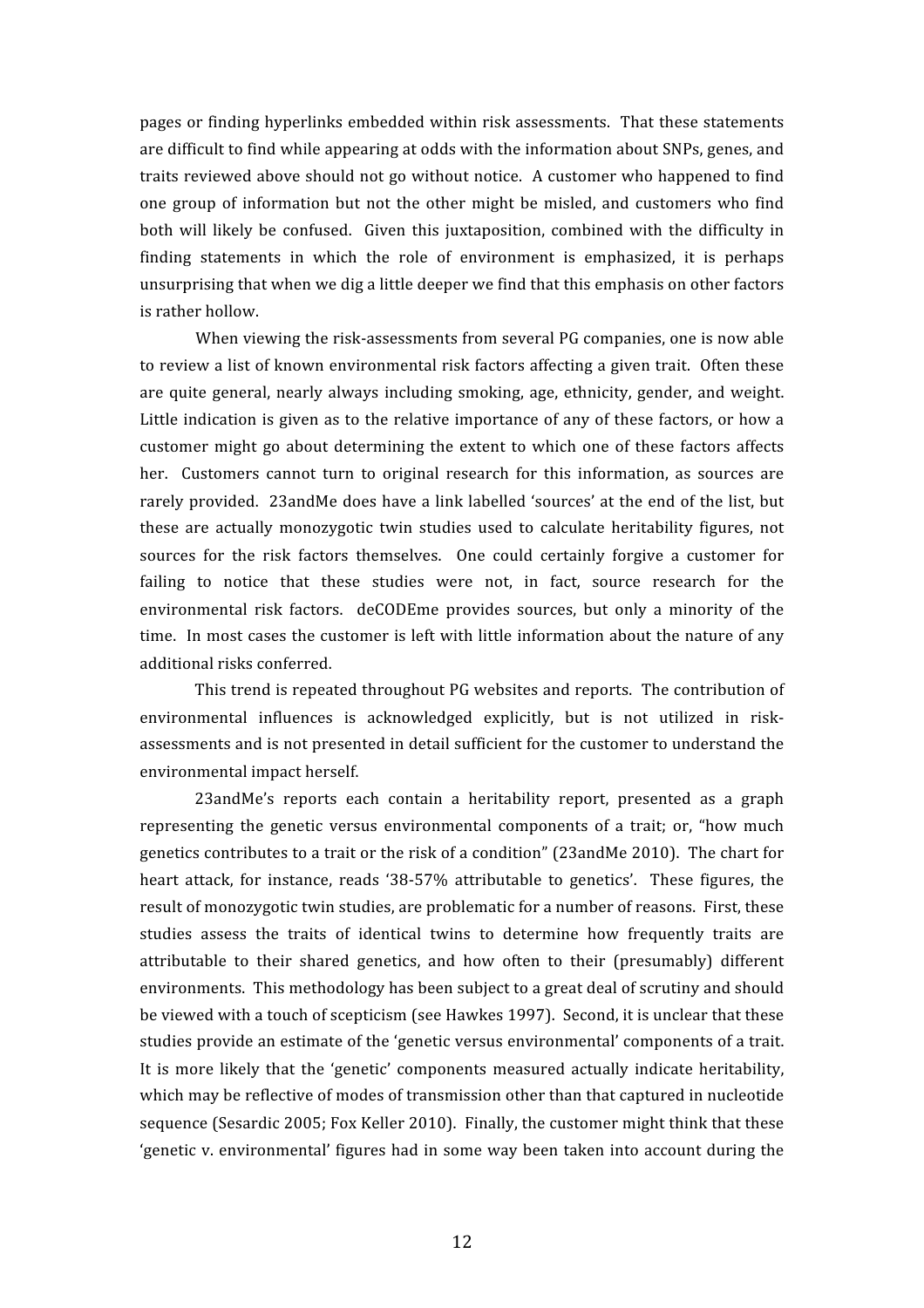calculation of her risk assessment. Indeed, there is no clear indication to the contrary. Yet environmental risk factors are not factored into the risk assessment.

One further case deserves attention. Each of the three PG companies emphasizes the role of family history in determining susceptibility to diseases. Navigenics has a large section of their webpage explaining that family history provides a great tool to which PG scans can greatly contribute.<sup>16</sup> 23andMe and deCODEme offer ancestry analyses, the predictive virtues of which each company extols. On Thanksgiving (U.S.), which also happens to be 'National Family History Day' (U.S.), Navigenics issued a press release, addressed as an open letter to the surgeon general. The letter celebrated the value of collecting family history health information.

At a time when families are gathered, we are reminded that our family's health history offers a window into our own health, providing insight on some of the heritable factors that may predispose us to particular health conditions. Family history – particularly gathered through the online platform – is an easy, accessible means by which we all can take greater control over our health. A seemingly small step, family history could provide us with a foundation on which we can collectively build a new era of disease prevention. (Navigenics 2010, November 23)

This information is all correct. The internet *is* an excellent means by which to collect family history information, and family history *is* a powerful tool for disease prediction. The latter is precisely why standard clinical practice for assessing many traits and conditions begins with a simple family history; for generations this was the only such metric available. Today, in the midst of genetic testing, family history remains a powerful tool for predicting risk for many diseases from diabetes to various cancers. There are well-established models of familial risk associations based on heritability patterns that can be used by clinicians and patients.

The utility of family history is no accident. Some of the reasons behind the predictive power of family history are now understood. Of course one reason is that disease‐causing nucleotide variants are heritable. But there are other reasons, too. Many epigenetic disease risk factors, such as methylation patterns, are inherited in predictable familial patterns, as are behaviours, traditions, diet, and habitat. All of these may confer risks for different diseases and traits. Importantly, much of the risk information conferred by familial assessments is not captured in a SNP‐based genetic test. That these three companies so publically endorse the value of knowing one's family history is laudable. What is surprising, however, is that none of these PG companies incorporates family history data into the calculation of risk assessments. Nor are any mechanisms provided for customers to make these assessments themselves. 17

 $16$  http://www.navigenics.com/visitor/genetics and health/family history/

 $17$  Some recent work has shown just how fruitful (though difficult) it can be to include clinical metrics, like family history, into risk assessments relying on DNA. See (Ashley et al., 2010).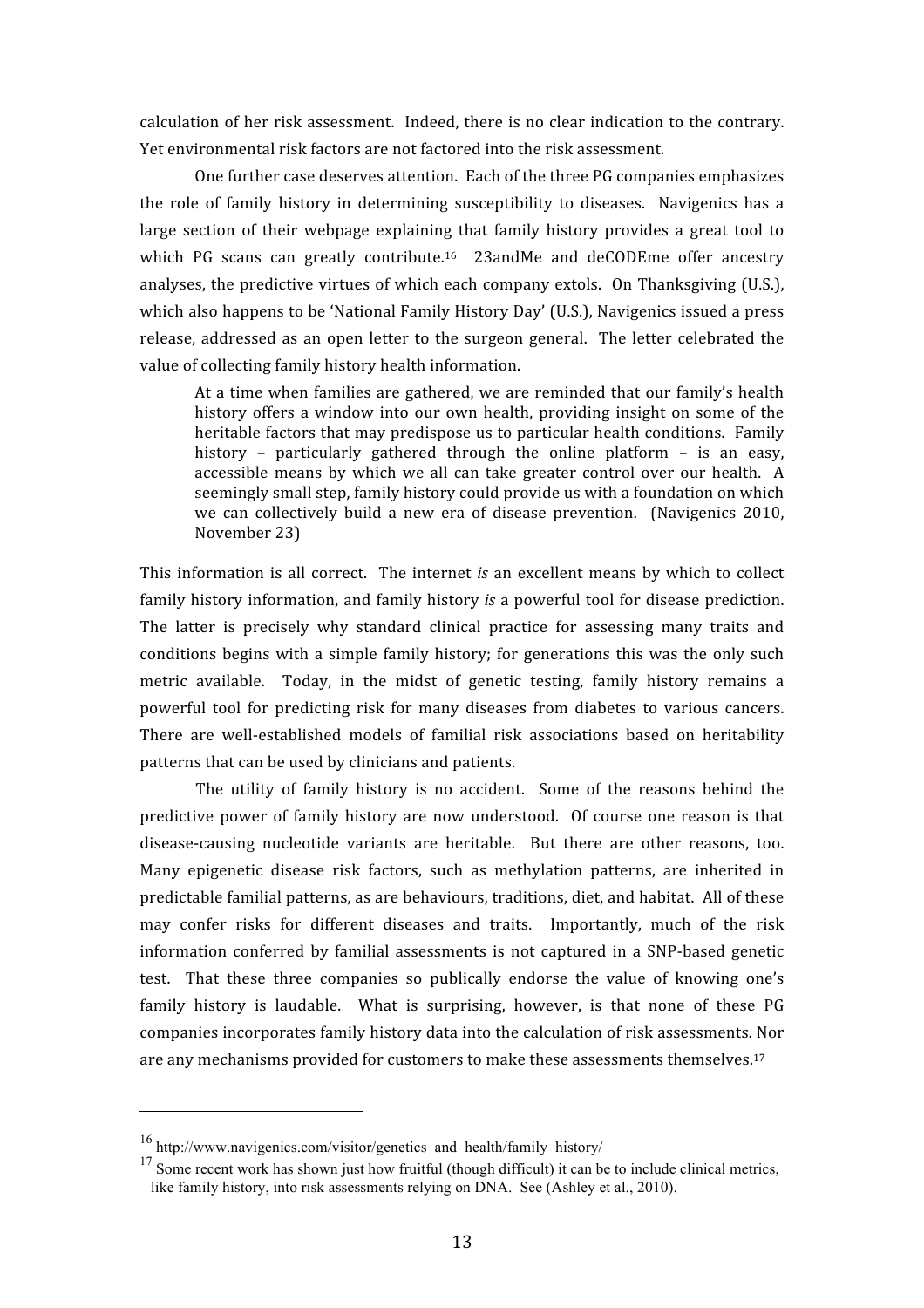PG repeatedly acknowledges the importance of variables for trait prediction, yet does nothing to incorporate those variables into risk‐assessments. An interesting question is whether customers, steeped in PG literature about family history and environment, are aware that no such information impacts the predictions they receive.

#### 3.4 WHAT MESSAGE DO CUSTOMERS GET?

It is not clear what the take‐home message for PG customers is intended to be. There are two distinct versions of genetic causation presented. In each case, 'genes' are quite clearly molecular genes. Yet the etiological structure within which those genes operate receives two very different presentations. The discrepancy lies in the level of autonomy given to the gene in genetic causation. In the first version, coming from information about SNPs, genes, and traits, genes are autonomous determiners of traits. This view, which appears more frequently on web pages and in informational literature, videos, and tutorials, emphasises the role of SNPs in determining traits by generating variation in proteins. The second version, arising from clauses in risk‐assessments about the role of environment and from public praise of family history, features a less‐autonomous gene. On this view, genes are important, but other variables are important, too. This take on genetic causation closely resembles what philosopher Paul Griffiths (2006) calls the 'informational gene', according to which molecular genes contain information about a trait, which is either permitted or denied by latent features of the environment. These two views are related insofar as the informational gene is a weak form of determinism. Though certainly not without problems (see Griffiths' 2006 discussion), the informational gene is far better represented in scientists' thinking about genes. The deterministic approach, on the other hand, has very few, if any, proponents within the academy. While it is unsurprising that the deterministic gene is absent in PG science, it should come as some surprise that it is present in PG rhetoric.

The difficulty inherent in reconciling these two presentations of genetic causation is striking. Are protein‐coding DNA autonomous causal agents, or are they working with the environment? The answer cannot be 'both'. It is impossible to fit environmental influences into the picture of SNP‐driven genetic causation outlined in the broccoli diagram. Perhaps the motive behind these two very different characterizations is that each appeals to a different view of genetic causation extant in the population. While many people view genes as discrete sections of DNA acting autonomously to effect phenotype, there are likely others who understand that the environment plays a role as well, opting for a more holistic view of genes as the system of DNA, environment, and development. Persons of either persuasion could find something to latch onto within the pages of PG sites.

It is certainly worth comment that the locations of these two views suggest a possible rhetorical strategy. A customer's first encounter with PG, perhaps while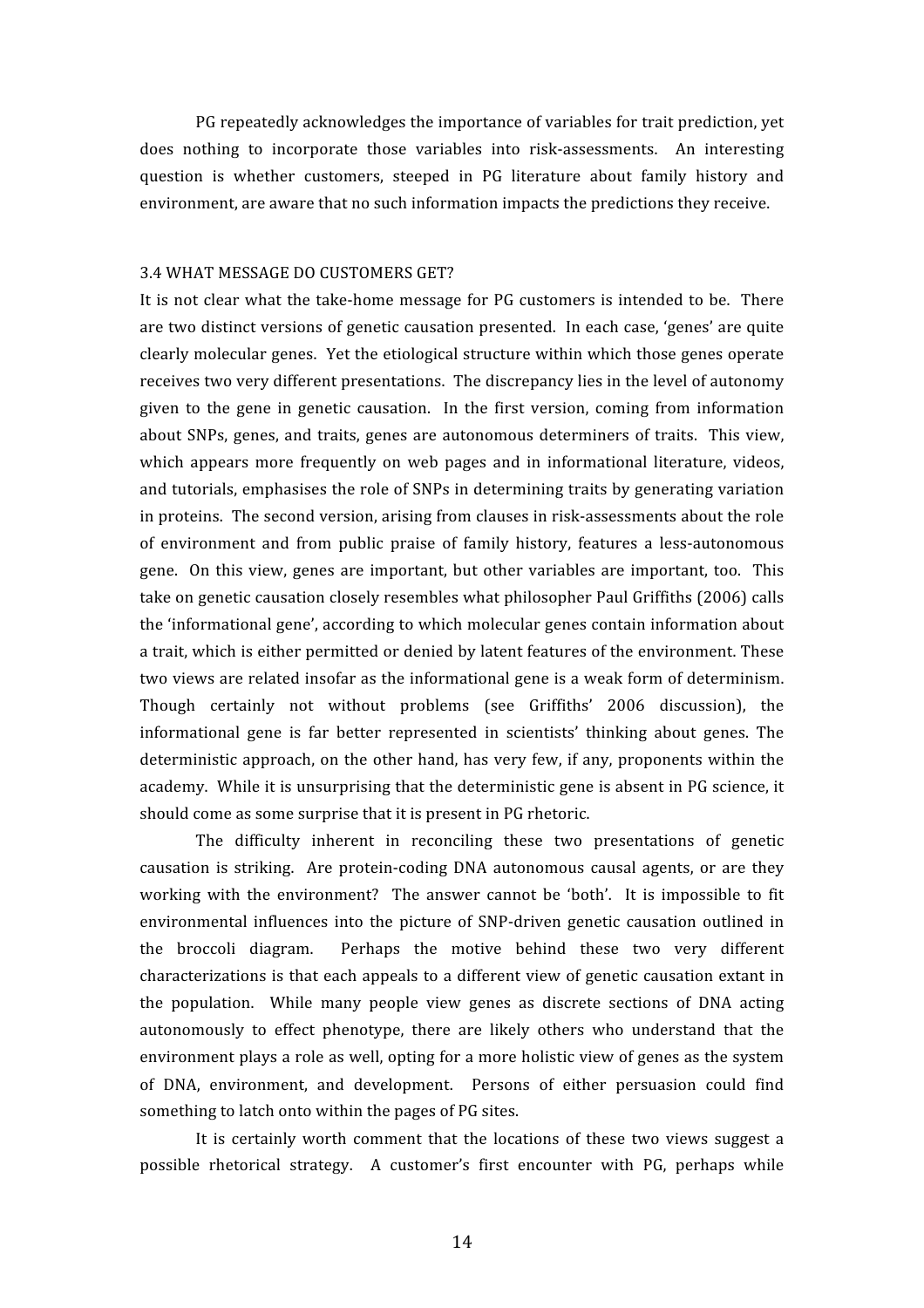browsing the sites, reading the educational literature, trying to decide whether or not the \$300 price tag is worth it, she will encounter the very deterministic presentation. It is not difficult to see how PG companies would benefit from this view. The more causal power attributed to DNA, the better the predictions forwarded using DNA. If the broccoli diagram is taken at face value and traits are thought to be the mechanistic result of SNP‐induced changes in protein structure, it is hard to see how a customer would fit chance or under‐determination into the picture. The customer's perception of the predictive power of PG tests would increase drastically. In fact, believing herself to be in possession of knowledge of the precise mechanism behind genetic causation, she may approach her decision to purchase a test with a great deal more confidence. It is only after she has purchased a test, of course, that she begins to receive the second story about genetic causation. With results in hand and decisions to be made, she is now cautioned that genes are not her destiny; the environment plays a role, too!

This is difficult to explain. Why present this latter view, which after all is more representative of the stance of the scientific community, if it is not reflected in the science? Literature on lay attitudes toward determinism may be informative, here. As Celeste Condit (2009) reports, members of the public have been found hold multiple beliefs about genetic causation, some deterministic, others more holistic. These different sets of beliefs, or different 'mental models', are triggered differentially by different contexts and goals. It is known, for instance, that members of the public will be highly deterministic when asked about the origins of disease, but far less deterministic when asked about the origins of behaviour (Condit 2011). Similarly, individuals with the goal of maintain health optimism may appeal to environment, while those maintaining fatalistic beliefs appeal to genetic determinism. Very similar results were found by a group of researchers studying patient interpretations of PG results (O'Neill et al. 2010). What is puzzling is that people maintain and use these two models of genetic causation entirely separately. That is, they hold *incompatible* views of determinism and gene‐ environment interactionism, with no regard to the manifest inconsistency. In any single context, beliefs appear consistent because only one mental model is used. It is only on a protracted view that the inconsistency comes out. Individuals appear to have taken in messages about the role of environment in genetic causation, but ignore that knowledge when it is inconvenient.

These two models of genetic causation roughly accord with the two views of the gene seen here. With two views of the gene on offer, subjects can pick whichever one suits the context and their goals. Providing support for both views of causation allows customers to cherry‐pick the account they require. The way in which PG facilitates this psychological phenomenon is unfortunate. PG provides customers with putative justification for the deterministic model. The broccoli diagram and similar materials provide what appears to be a molecular mechanism for genetic determinism, allowing customers to continue to rely on the determinist model, believing themselves to be in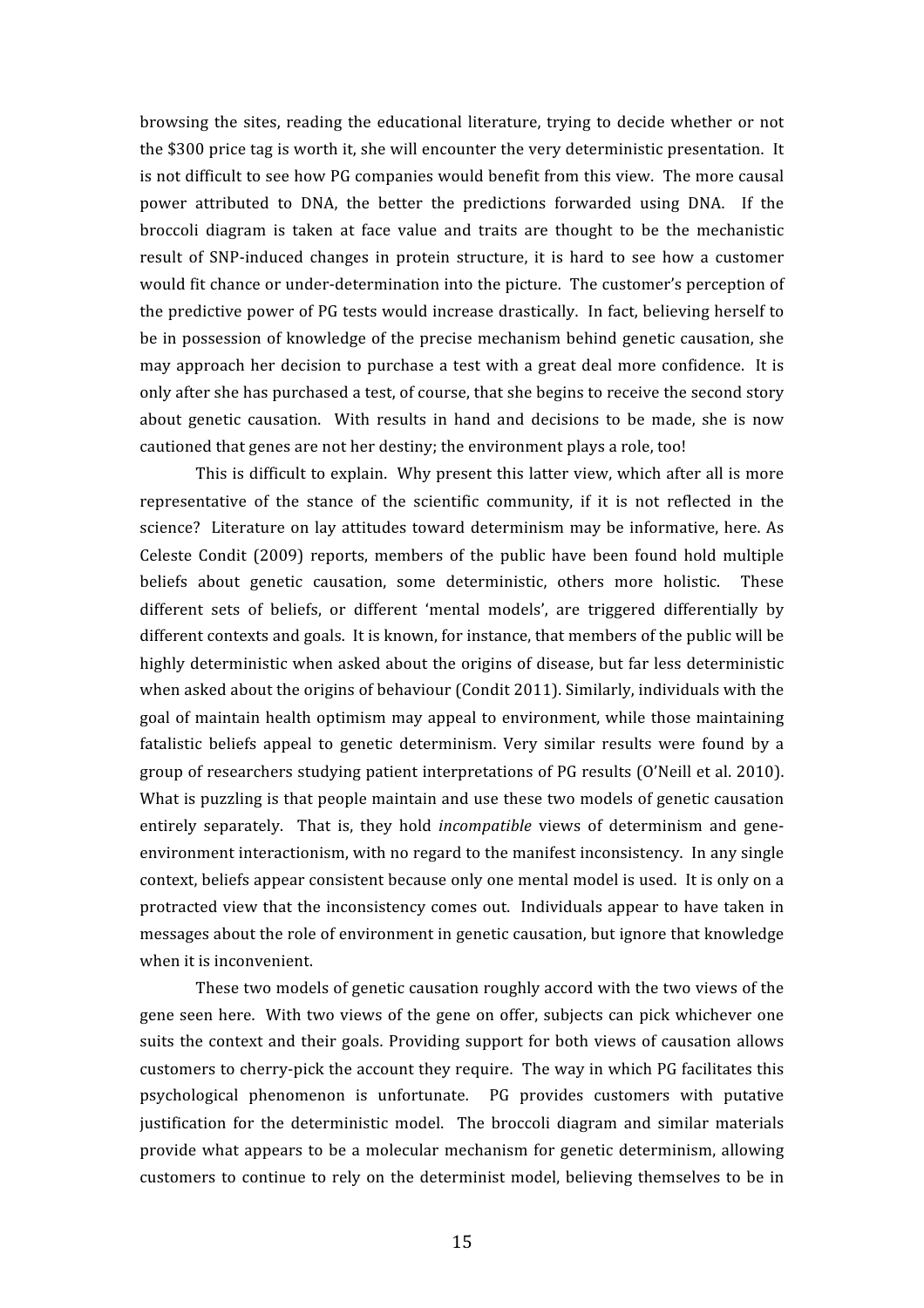possession of scientific knowledge in its support. Yet the determinist model is scientifically untenable. It is therefore likely to lead to poor decisions and further false beliefs. We should hope for a public that does not posses beliefs about determinism as a legitimate way of thinking about genetics. The explanations provided by PG are a step in the wrong direction.

## **4.0 Personalized Genomics and Academic Science**

It should come as no surprise that the risk associations utilized in PG are unacceptably low. As we have seen, the calculation of risk is grounded in a narrow conception of genetic causation that leaves no room for interactions between DNA, environment, and development. When predictions are being provided for traits like diabetes and various cancers, for which the environment plays so crucial a role, surely the recognition of systems of interacting causal factors is a more appropriate approach than one grounded solely in the DNA. Indeed, PG companies themselves extol the virtues of taking such an approach!

If the emphasis on DNA and neglect of additional variables is a potential cause of PG's principal scientific shortfall, then why is the importance of environmental information frequently acknowledged, but never utilized? One possibility is that it is simply too difficult to obtain data about customers' environment; but I think there are good reasons to partially discharge this excuse.

Some environmental information is easily accessible to PG companies, yet is not obtained. There is a wealth of environmental information, such as smoking behaviour, level of exercise, ethnicity, family history, and geographic location that we know is relevant to the prediction of many traits. All of this could be obtained with a simple questionnaire. In fact, customers have to fill out questionnaires about sex, name, birth date, etc. when they register for their PG results. It would not be difficult to add a few more questions. It might even be possible to get customers to input more direct indices of health such as geographic location, blood pressure, cholesterol, insulin levels, average heart rate, etc. These are indices to which many health-conscious persons have access.

Perhaps the critic might respond that customers would never take the time to provide such data. Thanks to an unlikely source, there is now strong evidence that this objection is incorrect. A recent initiative by 23andMe demonstrates that customers are more than willing to answer *a lot* of additional questions about their health, habits, traits, and wellbeing, if they think it may improve the accuracy or quality of their tests (Eriksson et al. 2010). Unfortunately, the questions 23andMe has chosen to ask are largely trivial (eg. Are you naturally a night person or a morning person? Does raw broccoli taste bitter to you?). Collecting data via survey is an easy yet neglected way to obtain useful environmental variables.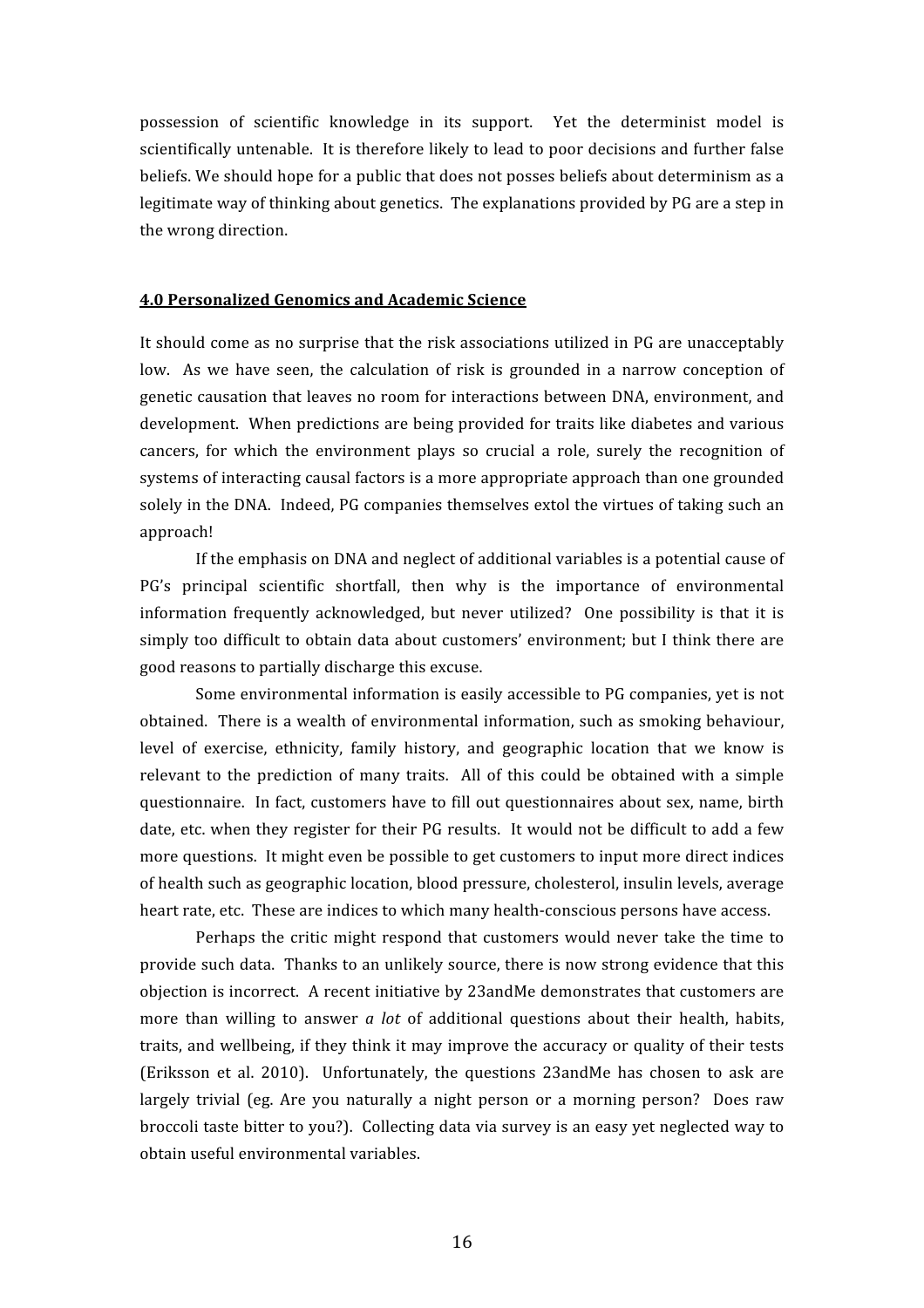There is also some important information stored in the DNA sample itself, which needs only to be extracted. The saliva samples and buccal swabs used to obtain customers' DNA contain not only the DNA, but also information about the health and nutrition of the individual.

Environmental data is certainly available to be harvested; whether it can be easily utilized is another question. A second possible explanation for the failure to include environmental data is thus that, though available, it is difficult to use. Interpreting environmental data requires established trait-variable correlations. Correlations between SNPs and traits are known because of GWAS, but no endeavour of comparable scope or magnitude exists for establishing correlations between environmental variables and traits.<sup>18</sup> This issue is beyond the scope of PG, it concerns the scientific community itself. We simply have not seen variable‐trait correlation studies on the magnitude that GWAS have taken place. Why not? It may be that funding for this type of research is limited. It may be that fewer researchers are interested in this type of research. It may be because environmental variables are less tractable than SNPs. It may be that this research is viewed as secondary to SNP‐trait correlations. Whatever the answer, this points to a curious gap in mainstream biological sciences and, by extension, an unexpected way in which commercialized science may rectify that problem.

The fact that trait-variable correlations have not been established does not mean that it is not possible. In fact, PG companies are in an excellent position to do just that. They have access to very large customer populations and those customers have a demonstrated willingness to provide large quantities of personal information (Eriksson et al. 2010). This overcomes the main obstacle to any large variable‐trait correlation study, which is the recruitment of willing subjects. PG companies are also in the unique position of being able to cross‐reference environmental data with genetic data. The volume of variable‐gene‐trait correlations that could be established is great. Unfortunately, no such work has yet been initiated. 19

If it is not the case that environmental information is difficult to obtain, and if PG companies have the power to create the infrastructure to utilize that information, then why doesn't this happen? This is a difficult question to answer. I suggest two possible explanations. On the one hand, it may be that PG companies truly believe in the predictive power of DNA. Perhaps PG, like many researchers (see Hunter, Altshuler, et al. 2008), are holding out for larger pools of GWAS data, or better mechanisms for

 $18$  In the wake of criticism of GWAS, some EWAS (Environmental-wide association studies) have been suggested. Yet these have not been funded or pursued with anything like the enthusiasm of GWAS. See (Pate, 2010; Turkheimer 2012)

<sup>&</sup>lt;sup>19</sup> This may be set to change, a new company, Personalis, promises to integrate whole-genome scans with clinical risk information (family history, behaviour, etc.). It will be interesting to watch whether, if successful, Personalis prompts other PG companies to follow suit, as I predict.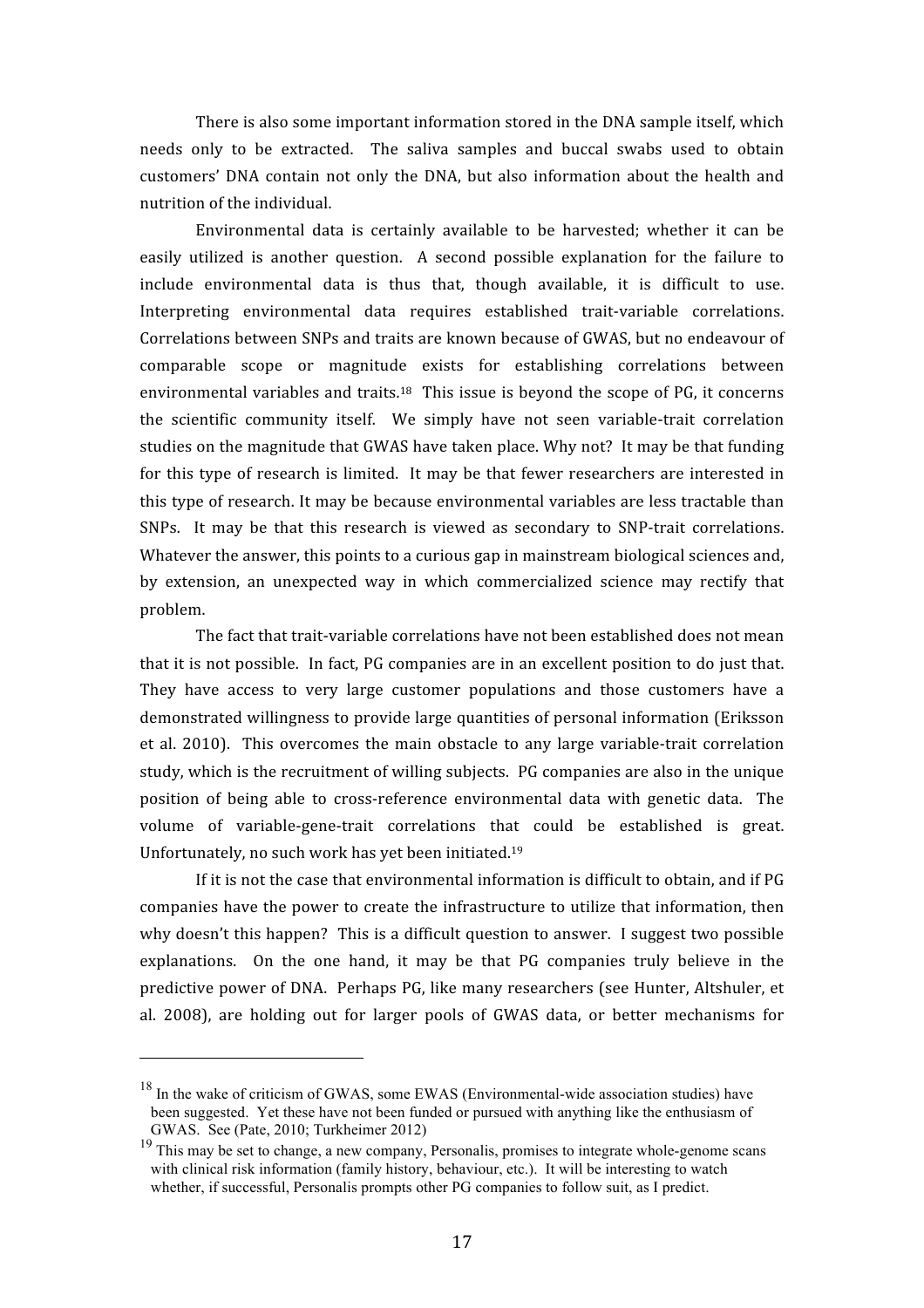translating GWAS research into clinical practice, which will yield stronger SNP‐trait correlations. Yet it is difficult to reconcile such a belief with their public emphasis on environmental variables, and it is hard to imagine that they see no benefit in including such data.

I think a more plausible explanation, one that highlights the importance of examining commercialized science as distinct from mainstream science, is that these companies have no prerogative or precedent to take environmental data into account. Increases in the predictive power of their assessments are not being demanded by the market and it would run contrary to PG's interests qua business to implement any such changes. The cost of this, balanced against prospective returns, is simply too high at present for a for‐profit enterprise to bear. PG companies are still attracting flocks of customers, they are still receiving attention in the press, and they are still raising impressive amounts of capital from investors (see 23andMe 2011, Jan. 7; Navigenics 2010, Feb. 2). PG companies are for‐profit enterprises, not academic researchers. Their goal is not necessarily to determine the best metric by which to predict traits; it is not to provide the best results to customers; it is not to operate in a way that is consistent with the concepts, laws, and maxims of academic biology. Their goal it is to earn profit and expand the market. If profit and predictions overlap, all the better, but the former must come first.

This is not to say that the incorporation of environmental factors is not on the distant horizon. Now that more and more people are receiving scans, PG needs to find ways to keep those customers coming back while at the same time attracting new clients. If it became apparent that one company, by including environmental data in their screens, forwarded predictions with markedly stronger risk‐associations, and perhaps with a better track record of identifying genuine health concerns (though this latter possibility would be difficult to demonstrate) surely that company would see an increase in sales. Profit and better predictions would overlap. Other companies would not be far behind. Yet switching business models in this way is not yet mandated by the market. Consumers do not seem to care that the risk-assessments they receive are low. They may not even notice. Until the market demands it, I do not think we should expect a radical upswing in the amount of environmental data utilized.

PG appears to benefit from the gene concepts presented. The longer customers are able to retain deterministic ideas, the longer they will seek these tests in the face of evidence of their poor utility. Until potential customers become aware that the predictions they receive could be improved by the addition of more variables, there is no incentive for PG companies to do so. The interesting flip‐side of this, however, is that if this *does* happen, then PG companies could help effect a conceptual change within the public perception of genes, genetics, and traits.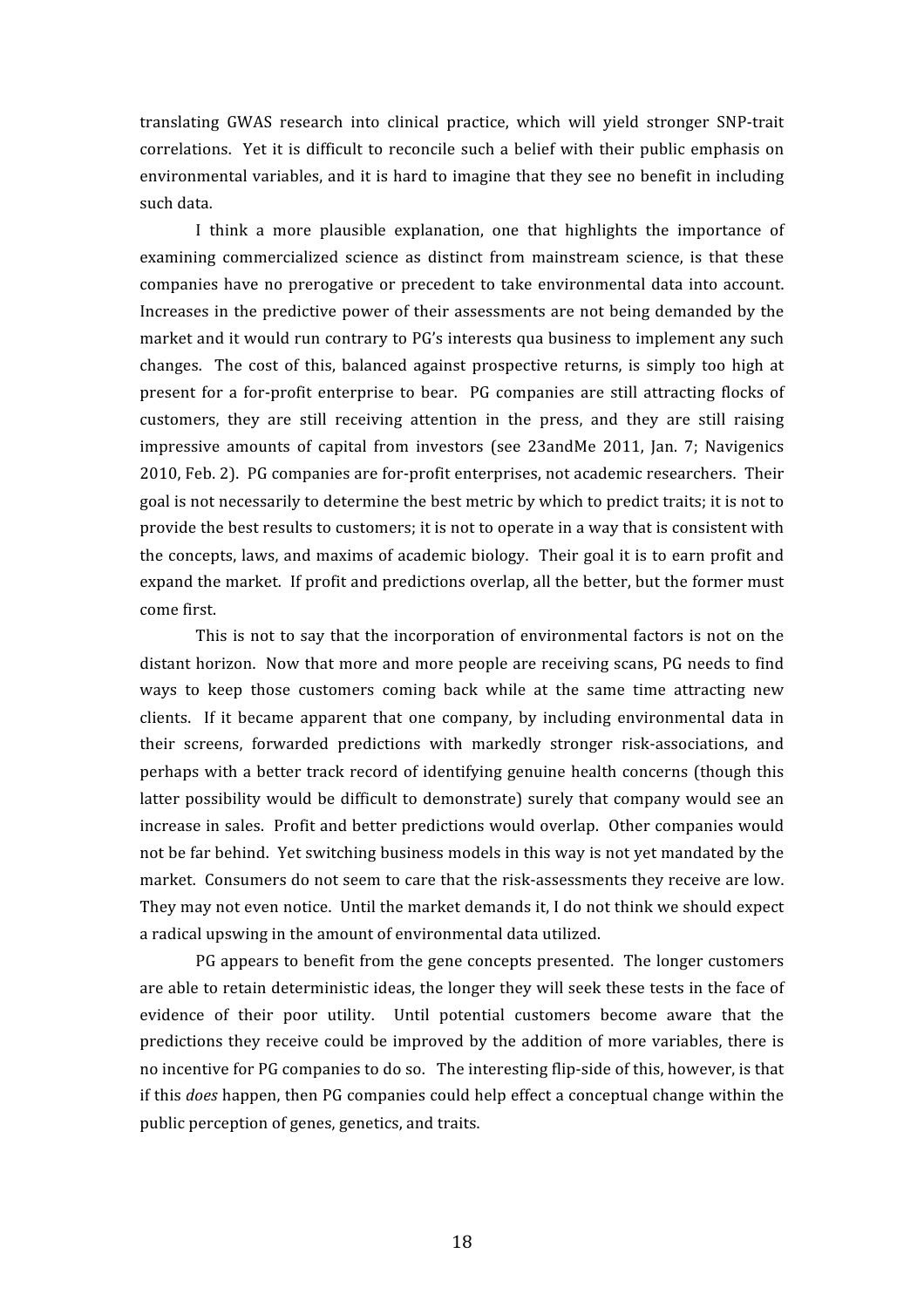#### **5.0 Conclusion**

Commercialized personalized genetic testing is in a unique position at the intersection of rhetoric, commerce, scientific practice, and scientific progress. These dynamics shape the conceptual and scientific landscape. Risk associations are weak because they fail to take into account a sufficient breadth of information. The information required for a better approach is available, but neglected. It is neglected because there exist no mechanisms to interpret and utilize it. There exist no such mechanisms in part because the manifest attitude toward genetic and epidemiological research focuses principally on DNA and ignores other factors. Commercialized genetics is in a unique situation to rectify this problem. Though capable, PG companies do not utilize these mechanisms because there exists no market demand for the inclusion of other variables.

A brief look through the highly‐active online community of, eg., 23andMe, reveals that PG has likely succeeded in raising customers' interest in their health. This analysis suggests that the next step is to ensure that the information they provide is maximally informative. When it comes to informing customers about genes and faithfully representing their scientific practices, PG companies come up short. It should hardly take a detailed reconstruction of the information they provide to extract the gene concepts presented. Customers hoping to learn about genes, traits, and molecular biology will likely leave their interactions with PG either confused or misinformed. This confusion may well explain customers' misunderstanding of PG results. This leaves a lingering and important question about the influence of PG on the public understanding of science: what do customers think genes are, and what do they think PG companies are using to generate their test results? Perhaps therein lies important empirical work.

## ACKNOWLEDGEMENTS

*Thanks to Stefan Linquist and Ryan Gregory for their comments on early versions of this work. Thanks also to audiences in Windsor, Guelph, Toronto, and Exeter, for helpful comments and feedback. Thanks to Greg Radick, for advice on the final preparation of the paper. Thank you to three anonymous referees for their very helpful feedback and suggestions. Part of the work on this paper was supported by the Social Sciences and Humanities Research Council of Canada.*

BIBLIOGRAPHY

23andMe.: 2010, http://www.23andme.com Accessed December 9, 2010.

23andMe.: 2010b, *Keywords for Genetics*. Retrieved from: https://www.23andme.com/gen101/graphics/genetics/ [March 1, 2011]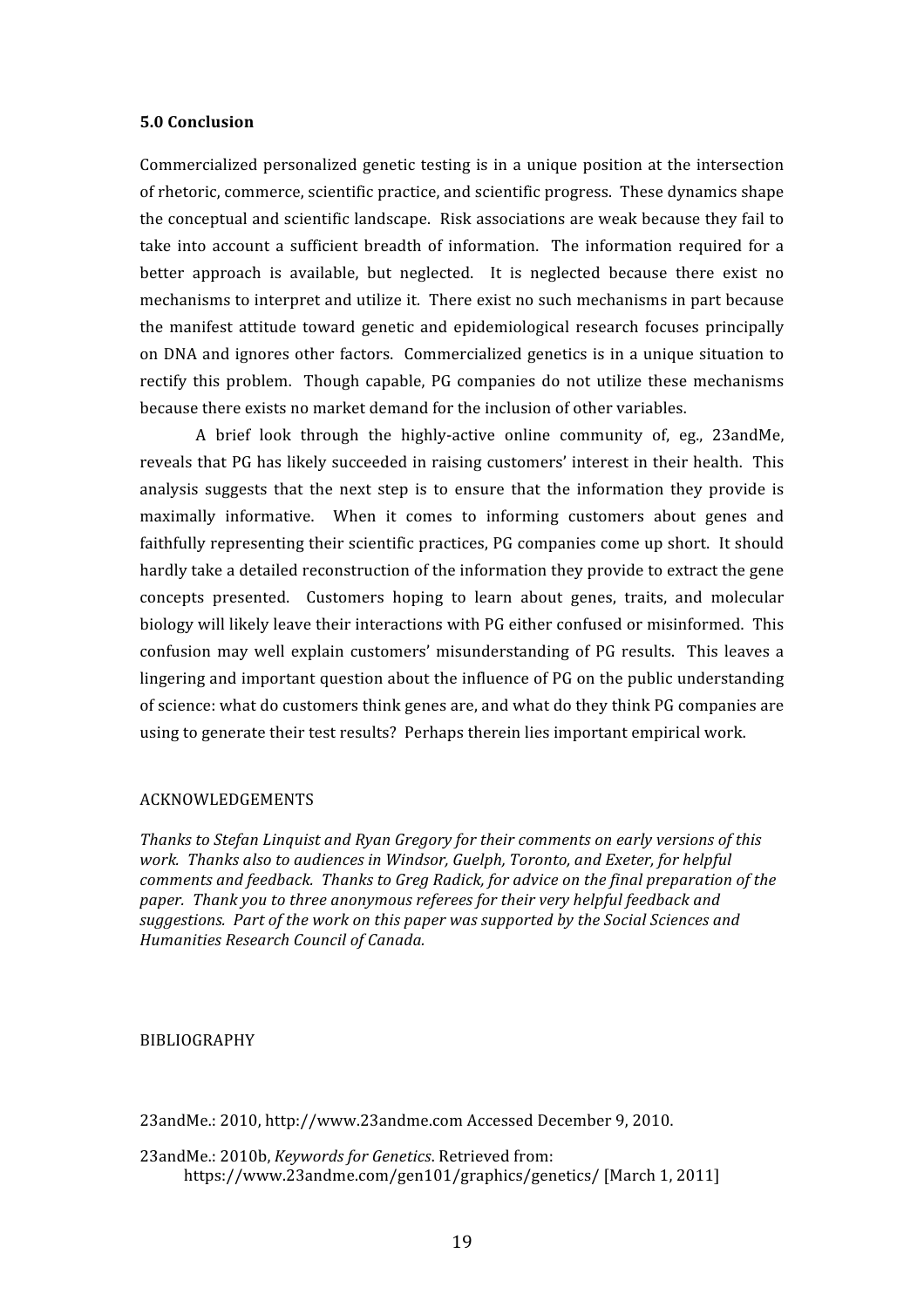- 23andMe.: 2011, January 7, *23andMe Announces Additional Investment in Series C Financing* [press release]. Retrieved from: https://www.23andme.com/about/press/20110107/
- Ashley E. A., Butte, A. J., Wheeler, M. T., Chen, R., Klein, T. E., Dewey, F. E., Dudley, J. T., Ormond, K. E., Pavlovic, A., Morgan, A. A., Pushkarev, D., Neff, N. F., Hudgins, L., Gong, L., Hodges, L. M., Berlin, D. S., Thorn, C. F., Katrin, S., Hebert, J. M., Woon, M., Sagreiya, H., Whaley, R., Knowles, J. W., Chou, M. F., Thakuria, J. V., Rosenbaum, A. M., Zaranek, A. W., Church, G. M., Greely, H. T., Quake, S. R., Altman, R. B.: 2010, 'Clinical Assessment Incorporating a Personal Genome', *The Lancet* **375**(9725), 1525 ‐ 1535, doi:10.1016/S0140‐6736(10)60452‐7.
- Bates, B. R.: 2005. 'Public culture and public understanding of genetics: A focus group study' *Public Understanding of Science* **14**(47), 47–65
- Burian, R.M.: 2004, 'Molecular Epigenesis, Molecular Pleiotropy, and Molecular Gene Definitions', *History and Philosophy of the Life Sciences* **26**, 59‐80.
- Cohen.: 2008, 'Volleyball and the Public Perception of Genetics', http://scienceblogs.com/worldsfair/2008/08/beach\_volleyball\_and\_the\_publi.ph p
- Condit, C. M., Gronnvoll, M., Landau, J., Shen, L., Wright, L., & Harris, T. M.: 2009, 'Believing in Both Genetic Determinism and Behavioral Action: A Materialist Framework and Implications', *Public Understanding of Science* **18**(6), 730‐746.
- Condit, C. M.: 2011, 'When do People Deploy Genetic Determinism? A Review Pointing to the Need for Multi‐Factorial Theories of Public Utilization of Scientific Discourses', *Sociology Compass* **5**(7), 618‐635.

deCODEme.: 2010, http://www.decodeme.com/ [accessed Dec. 9, 2010)]

- Eriksson N., Macpherson J. M., Tung J. Y., Hon L. S., Naughton B., et al.: 2010, 'Web‐based, Participant‐driven Studies Yield Novel Genetic Associations for Common Traits', *PLoS Genetics* **6**(6): e1000993.
- Fogel, T.: 2000, 'The Dissolution of Protein Coding Genes in Molecular Biology'. In Beurton, P., Falk, R., & Rheinberger, H. J. (eds.) *The Concept of the Gene in Development and Evolution*, Cambridge University Press, Cambridge UK, pp.3‐25.
- Fox Keller, E.: 2000, *The Century of the Gene*, Harvard University Press, Cambridge MA.
- Fox Keller, E.: 2010, *The Mirage of a Space Between Nature and Nurture*, Duke University Press, NC.

Gibson, G., Goldstein, D. B.: 2007, 'Human Genetics: The Hidden Text Behind Genome‐ wide Associations', *Current Biology* **17**(21), 929‐932.

Grey, R. D.: 1992, 'The Gene is Dead'. In. Griffiths, P. E. (ed.) *Trees of Life*. Kluwer, Dordrecht, pp.165‐210.

Griffiths, P. E.: 2006, 'The Fearless Vampire Conservator: Philip Kitcher, Genetic Determinism and the Informational Gene'. In Rehmann-Sutter, C., & Neumann-Held, E. M. (eds), *Genes in development: Rethinking the molecular paradigm.* Duke University Press, NC, pp.175‐198.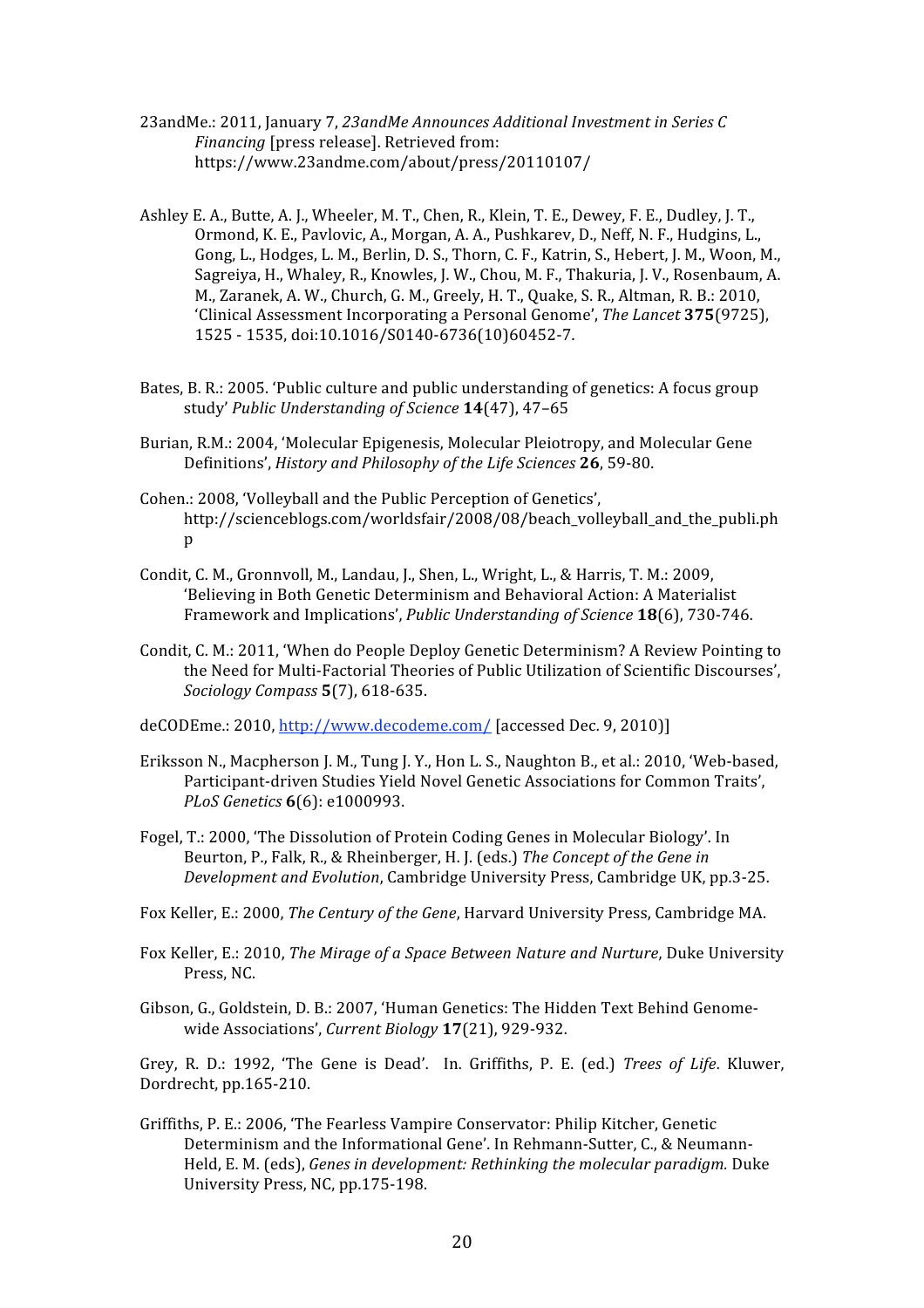- Griffiths, P. E. & Stotz, K.: 2007, 'Gene'. In Michael Ruse and David Hull (eds.), Cambridge Companion to Philosophy of Biology, Cambridge University Press, pp.85‐102.
- Hawkes, C. H.: 1997, 'Twin Studies in Medicine What Do They Tell Us?' *Quarterly Journal of Medicine* **90**(5), 311‐321.
- Hindorff, L. A., Praveen, S., Heather, A. J., Erin, M. R., Jayashri, P. M., Francis, S. C., Manolio, T. A.: 2009, 'Potential Etiologic and Functional Implications of Genome‐wide Association Loci for Human Diseases and Traits', *Proceedings of the National Academy of Sciences of the United States* **106**(23), 9362‐9367.
- Hudson, K.: 2008, 'The Health Benefits of Genomics: Out with the Old, in with the New', *Health Affairs* **27**(6), 1612‐15.
- Hunter, D. J., Altshuler, D., & Rader, D. J.: 2008, 'From Darwin's Finches to Canaries in the Coal Mine – Mining the Genome for New Biology', *New England Journal of Medicine* **358**(26), 2760‐2763.
- Hunter, D. J., Khoury, M., & Drazen, J. M.: 2008, 'Letting the Genome Out of the Bottle Will we Get our Wish?' *The New England Journal of Medicine* **358**(2), 105‐107.
- Hunter, D. J. & Chanock, S. J.: 2010, 'Genome Wide Association Studies and 'The art of the Soluble'', *Journal of the National Cancer Institute* **102**(12), 1‐2.
- Ioannidis, J. P. A.: 2009, 'Personalized Genetic Prediction: Too Limited, too Expensive, or too Soon?', *Annals of Internal Medicine* **150**(2), 139‐141.
- Kaufman, D.J., Bollinger J.M., Dvoskin, R. L., & Scott, J. A. (2012). Risky business: Risk perception and the use of medical services among customers of DTC personal genetic testing. Journal of Genetic Counseling, 21(3), 413–422.
- Kua, E., Reder, M., & Grossel, M. J.: 2004, 'Science in the News: A Study of Reporting Genomics', *Public Understanding of Science* **13**, 309‐322.
- Kruglyak, L.: 2008, 'The Road to Genome‐wide Association Studies', *Nature Genetics* **9**, 314‐318.
- Lakhman, K,: 2010, May 25, 'First Walgreens, Now House Calls: The Increasingly Bizarre Predicament of DTC Genetic Testing', *The Sample*. Retrieved from: http://www.genomeweb.com/blog/first-walgreens-now-house-callsincreasingly‐bizarre‐predicament‐dtc‐genetic‐tes
- Lachance, C. R., Erby, L. A. H., Ford, B. M., Allen, V. C., & Kaphingst, K. A.: 2010, 'Informational Content, Literacy Demands, and Usability of Websites Offering Health‐related Genetic Tests Directly to Consumers', *Genetics Medicine* **12**(5), 304‐312.
- Leighton, J. W., Valverde, K., Bernhardt, B. A.: 2012, 'The general public's understanding and perception' *Public Health Genomics* **15**
- Maher, B.: 2008, 'The Case of the Missing Heritability', *Nature* **456**, 18‐21. doi:10.1038/456018a
- Maston, G. A., Evans, S. K., & Green, M. R.: 2006, 'Transcriptional Regulatory Elements in the Human Genome', *Annual Review of Genomics and Human Genetics* **7**, 29‐59.